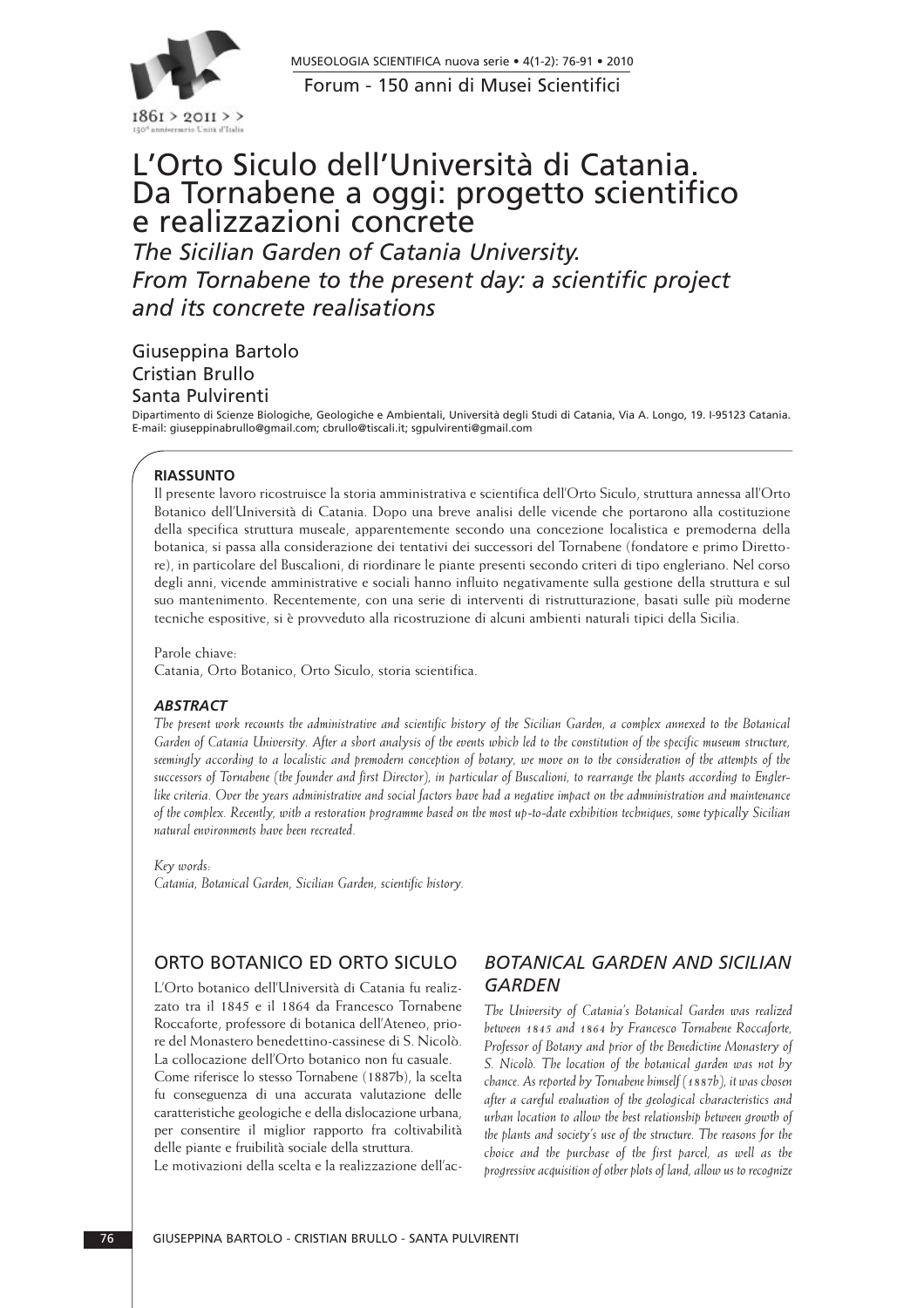quisto della prima particella, nonché la progressiva acquisizione di altre porzioni di terreno, consentono di riconoscere al Tornabene una straordinaria progettualità e una capacità organizzativa non comuni. Erano anni politicamente, socialmente e culturalmente difficili. Alla fine del regno borbonico e all'inizio del regno sabaudo, l'ambiente culturale era segnato dalle tensioni ideali fra varie tendenze filosofiche e concezioni scientifiche che venivano dall'Europa in pieno rivolgimento.

È sufficiente riprendere alcune affermazioni della prolusione del Tornabene del 1881 all'apertura dell'Anno Accademico.

"Ho potuto ancora rilevare che i moderni botanici spesse fiate hanno elevato al grado di specie quegl'individui conosciuti dagli antichi come varietà a motivo d'avere osservato che sotto le influenze degli ambienti esterni hanno sempre dato le medesime forme organiche, fisse e permanenti. […] A spiegare questi fatti non ho ricorso ad opinioni, ad ipotesi nè ad oscure cosmogonie, o a vedute paleontologiche sul modo della creazione delle specie, nè a concetti fisiologici e teratologici: la sola geografia Botanica antica e presente, fossile e vivente mi ha servito di guida e di norma nei suoi fatti, e nelle sue contingenze. Ho detto che gli esseri vegetabili nelle loro forme differenti; cioè le ereditarie dette classi, famiglie, generi, specie, e le forme derivate dette razze e varietà sono comparse in diverse regioni terrestri, ed in epoche differenti pria in forma semplice e poi mutate in forma complessa, oggi si conservano, quando hanno potuto acconciare, quasi la propria vita, alle attuali influenze esercitate su di esse dagli ambienti esterni nelle stazioni terrestri in cui si trovano infisse, ed è per l'opera di queste influenze che l'area o lo spazio occupato dalle vegetazioni è o meno esteso o vasto, ed alcune forme vegetabili sono state distrutte ed estinte, altre sono state trasformate e ridotte a nuove specie fisse in un luogo o in una regione" (Tornabene, 1881).

Nonostante tutto, la Sicilia riusciva ad essere presente nel dibattito internazionale e nella ricerca sulle produzioni agrarie a fini industriali. In un simile contesto, il professore-abate riusciva a realizzare il pro getto di un Orto di proprietà dell'Università, superando ostacoli amministrativi, convincendo proprietari a cedere appezzamenti di terreno che avrebbero avuto valore commerciale, recuperando risorse, sfidando l'opinione pubblica con interventi drastici sul territorio.

Dal racconto dello stesso Tornabene (1887b) si possono ricavare informazioni su azioni e comportamenti che oggi risulterebbero, quanto meno, discutibili.

Egli modificò profondamente il terreno acquistato, non solo effettuando spianamenti e cancellando l'ambiente lavico preesistente, ma distruggendo, perfino, un sepolcreto di probabile origine romana e strutture risalenti alla dominazione spagnola. Con *Tornabene's extraordinary planning abilities and uncommon organizational capacity.*

*Those years were difficult politically, socially and culturally. At the end of the Bourbon reign and beginning of the Savoy kingdom, the cultural environment was marked by conceptual tensions among various philosophical tendencies and scientific conceptions coming from a Europe in complete upheaval. This is evident from some statements in Tornabene's inaugural address in 1881 at the opening of the Academic Year. "I have again been able to notice that modern botanists have often raised to the level of species those individuals known by the ancients as varieties because they have observed that under the influences of external environments they have always given the same organic, fixed and permanent forms. [...] To explain these facts, I do not take recourse to opinions, to hypotheses nor to obscure cosmogonies, nor to palaeontological views on the manner of the creation of species, nor to physiological and teratological concepts: only Botanical geography, ancient and present, fossil and living, has served me as a guide and a norm in its facts, and in its contingencies. I have said that the plants in their different forms, that is the hereditary ones called classes, families, genera, species, and the derived forms called races and varieties, have appeared in different regions of the Earth, and in different eras, first in a simple form and then mutated into a complex form; today they are conserved, when they have been able to adjust, virtually their life, to the actual influences exerted on them by the external environments in the terrestrial sites in which they are fixed, and it is by the work of these influences that the area or the space occupied by vegetations is either less extensive or vast, and some plant forms have been destroyed and become extinct, others have been transformed and reduced to new species fixed in a place or in a region" (Tornabene, 1881).*

*Notwithstanding everything, Sicily managed to have a place in the international debate and in research on agricultural production for industrial purposes. In a similar context, the professor-abbot was able to realize the project of a garden owned by the University, overcoming administrative obstacles, convincing owners to cede plots of land that would have had commercial value, finding funds, and challenging public opinion with drastic interventions in the territory.*

*From Tornabene's account (1887b), we can gain information about actions and behaviours that were debatable to say the least. He profoundly modified the acquired land, not only by levelling and cancelling the existing lava environment, but even by destroying a graveyard of probable Roman origin and structures dating to the Spanish domination. With a spirit fairly widespread in the Catania of those years, he intervened heavily in the semirural area which divided the centre of the ancient Borgo and which probably still contained historically important testimonies. In all probability, this was a 'modernizing' attitude expressing intentions and orientations much more important than the simple physical use of the spaces. This could be demonstrated by the stylistic and architectural choice of a neoclassical structure, a clear break from the late baroque style that still characterized the buildings of the time and an expression of a cultural conception of profound rupture with the past and with tradition.*

*The subsequent urban development along the axis of the present-*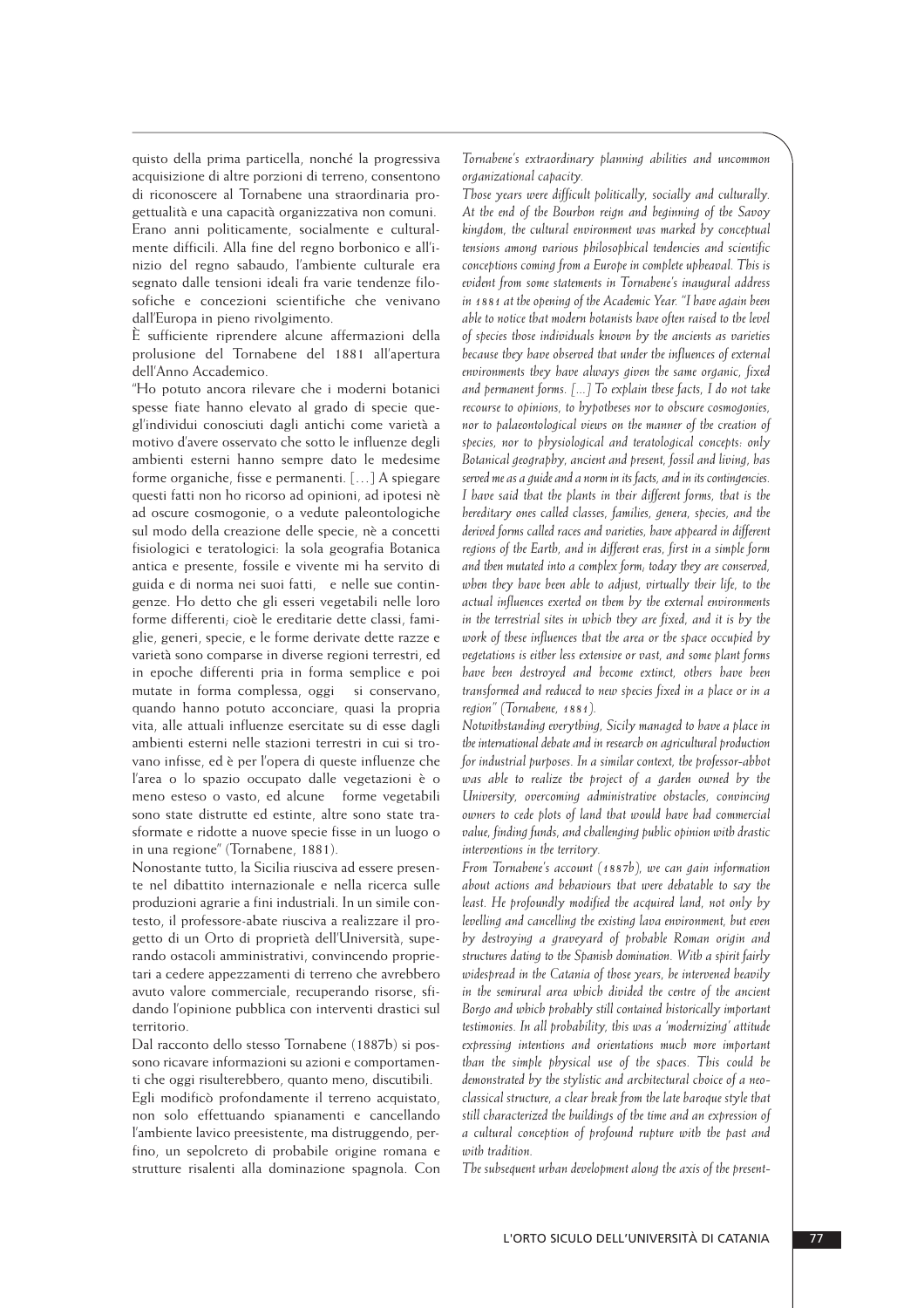uno spirito abbastanza diffuso nella Catania di que gli anni, intervenne pesantemente su quell'area semirurale che divideva il Centro storico dall'antico Bor go e che, probabilmente, portava ancora testimonianze storiche significative.

Si trattava, con ogni probabilità, di un atteggiamento "modernizzatore", che esprimeva intenti e orientamenti ben più rilevanti della semplice utilizzazione fisica degli spazi. Potrebbe deporre in tal senso la stessa scelta stilistica e architettonica di una struttura neoclassica, chiaramente in rottura con lo stile tardo barocco che caratterizzava ancora le costruzioni del tempo e che risulta espressiva di una concezione culturale, di profonda rottura con il passato e la tradizione.

Il successivo sviluppo urbano, lungo l'asse dell'attuale via Etnea, e l'utilizzazione residenziale dell'area a sud-ovest impedirono ogni ampliamento dell'Orto oltre le acquisizioni originarie, ad eccezione dell'area dell'Orto siculo con le risorse del legato del Can. Coltraro (fig. 1).

Tale ultima acquisizione è da segnalare per due motivi.

In primo luogo, si tratta del risultato dell'iniziativa di un altro religioso, intellettuale poliedrico e personaggio emblematico di una Catania che si apriva con difficoltà alla modernità europea: Mario Coltraro. Canonico della Collegiata, impegnato politicamente in movimenti antiborbonici, amico di "illuministi" e "libertini" come Domenico Tempio, aveva stabilito che con un legato si dovesse realizzare un Orto Siculo per gli studi e la valorizzazione delle piante locali, assunte come emblema di valori autonomistici ben più radicati e come risorsa autoctona per usi economici (Eredità Coltraro, 1834).

In secondo luogo, si tratta di un ulteriore risultato dell'opera organizzativa e delle capacità manageriali del Tornabene. Le risorse del legato giacevano inutilizzate dalla fine degli anni trenta dell'Ottocento, quando nel 1865 l'abate riuscì a farsi nominare nella Commissione amministratrice e, quindi, ad ottenere l'esecuzione dello stesso legato (Tornabene, 1887b). La costituzione dell'Orto botanico dell'Università di Catania rappresenta già, sin dall'inizio, un tentativo di organizzazione delle raccolte di piante spontanee siciliane (Tornabene, 1887a). La successiva istituzione, all'interno dell'Orto botanico, di un Orto siculo, sembra essere la testimonianza di due distinte esigenze: da una parte quella di rispondere con una struttura museale differenziata alle aperture scientifiche della cultura catanese della seconda metà dell'ottocento, particolarmente attenta alla flora sicula, come testimoniano i numerosi "Orti Botanici" privati del periodo; dall'altra quella di sfruttare l'occasione dell'eredità Coltraro come fonte di finanziamento dell'intera struttura, pur rispettando formalmente le intenzioni del testatore.

L'ambivalenza dell'organizzazione espositiva dell'Or-

*day Via Etnea and the residential use of the area to the southwest prevented any expansion of the Garden beyond the original acquisitions, with the exception of the area of the Sicilian Garden purchased with funds from the bequest of Canon Coltraro (fig. 1). This purchase should be highlighted for two reasons. Firstly, it resulted from the initiative of another friar, an eclectic intellectual emblematic of a Catania that was having difficulty opening to European modernity: Mario Coltraro, canon of the Collegiate Church, politically committed to anti-Bourbon movements and a friend of "followers of the Enlightenment" and "libertines" such as Domenico Tempio, had established with a bequest that a Sicilian Garden was to be created for the study and use of local plants, an emblem of much more rooted independent values and a native resource for economic uses (Eredità Coltraro, 1834). Secondly, it was a further result of the organizational work and managerial capacities of Tornabene. The funds from the bequest remained unused from the end of the 1830s until 1865 when the abbot managed to have himself nominated to the administrative committee and thus to obtain execution of the bequest (Tornabene, 1887b).*

*From the beginning, the establishment of the university's Botanical Garden represented an attempt to organize the collections of Sicilian spontaneous plants. The subsequent creation of a Sicilian Garden within the Botanical Garden seems to indicate two distinct needs: to respond with a differentiated museum structure to the scientific openings of Catanian culture in the second half of the 19th century, particularly attentive to the Sicilian flora as shown by the numerous private "Botanical Gardens" of the period; to exploit the Coltraro bequest as a source of funds for the entire structure, while formally respecting the intentions of the testator.*

*The ambivalence of the physical organization of the Botanical Garden from its beginning is easily attributed to the development of Tornabene's thinking. A comparison of Tornabene's inaugural address of the Gioenia Academy in 1847 (Tornabene, 1847) with his final publication (Tornabene, 1887b) indicates the evolution of the scientific conception of the garden's founder and also provides important indications for a reconstruction of the relationship between the Botanical Garden and the Sicilian Garden. At the beginning of his research, Tornabene was substantially a scholar, a historian of the discipline and of its genesis and, at the same time, an attentive reader of contemporary Sicilian botany. He was animated by an extraordinary curiosity toward the students of a science for which the epistemological statute or, above all, the academic one were still not well defined. His experience as a bibliophile and avid reader in the magnificent environment of Catania's Benedictine Library was lavished on the historical reconstruction of botany, specifically of Sicilian botany.* 

*What emerged from the beginning, however, was a great capacity for relationships and exchanges with scholars throughout Europe. He well knew the Sicilian 'arborists' who, between the end of the 18th century and the first half of the 19th, collected and ordered plants according to a somewhat scientific conception. The explicit objective of this circle of Palermitan and Catanian scholars was to know the environment that surrounded them, to make it known abroad (which in those years started at Rome), and to conduct a study of "simples" (medicinal plants) that*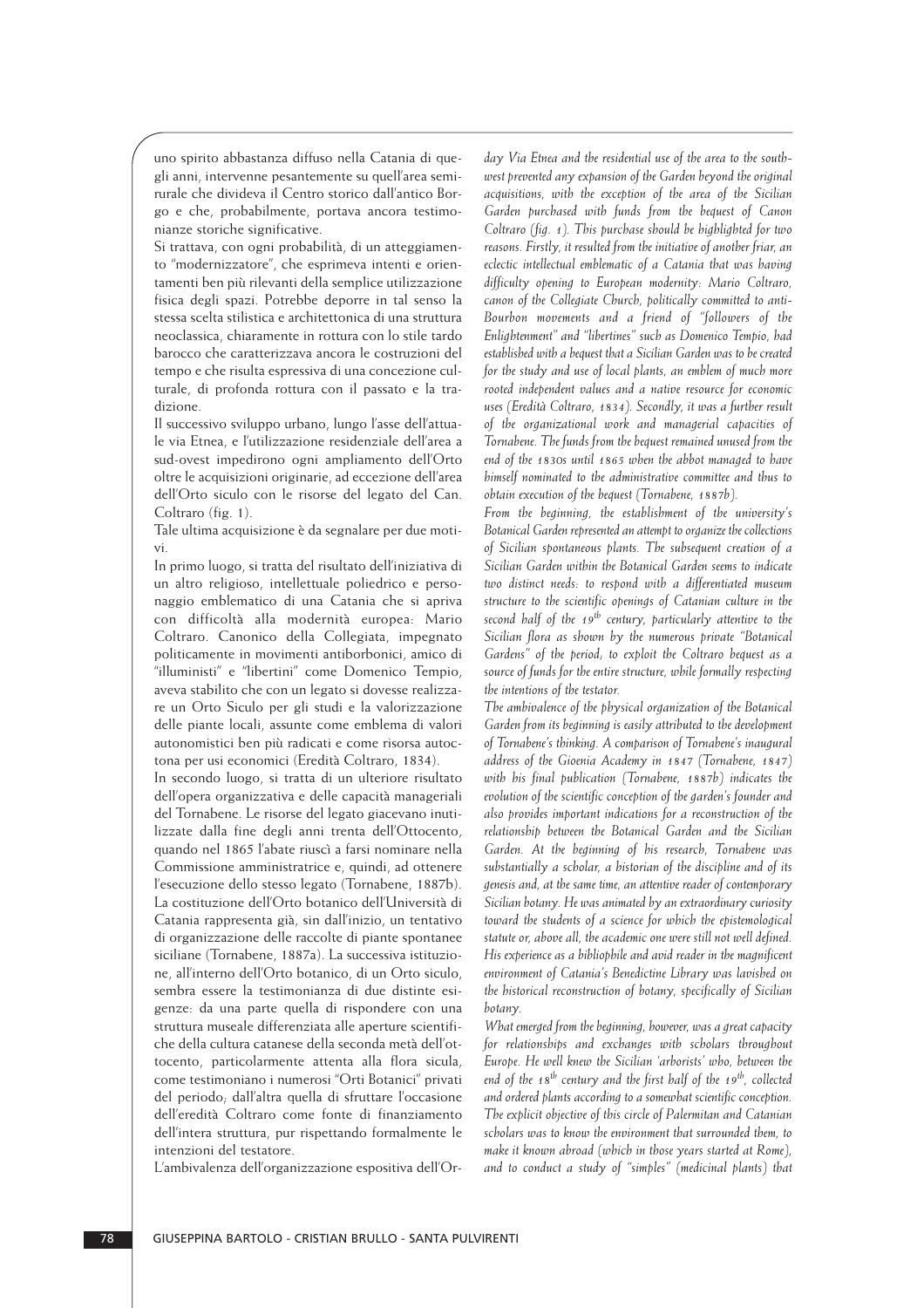b MARIUS CULTRARO TENUISSIMO CULTU VICIT DELICIARUM IGNARUS<br>
MAGNIS OPIBUS PRAEDITUS<br>
MAGNIS OPIBUS PRAEDITUS<br>
AD RES DIVINAS ANIMAUM INTENSITY OF STUDIA<br>
ET PATRIAE CARITATE INCENSUS<br>
HEREDEN PEGIT TESTAMENT TABULIS<br>
ET PATRIAE CARITATE IN NATUS ANNO 1775 MORTUUS EST ANNO 1858 MEMORIAM EIUS POSTERIS TRADERE VOLUIT **ITETRAT L'ASIONARI** adata performacoi un ordo bodamic. In decour escaplizar dutte wro euda RIG COURARD, & COLTF. PO deble 以発洗さ **BEEF WARRANT** 

**Fig. 1.** a) Busto di Mario Coltraro, custodito nella Basilica Collegiata di Catania. b) Lapide dedicata a Mario Coltraro, collocata nel Rettorato dell'Università di Catania c) Estratto dal testamento olografo di Mario Coltraro. *a) Bust of Mario Coltraro, housed in the Collegiate Church of Catania; b) Plaque dedicated to Mario Coltraro, housed in the Chancellorship of the University of Catania; c) Extract of Mario Coltraro's handwritten testament.*

 to botanico, sin dalla sua origine, si ricava facilmente dallo sviluppo della riflessione del Tornabene.

Se si confronta la prolusione all'anno 1847 dell'Accademia Gioenia (Tornabene, 1847) con l'opera conclusiva dell'attività editoriale dello stesso (Tornabene, 1887b) si può cogliere l'evoluzione della concezione scientifica del Fondatore e, contemporaneamente, ricavare elementi significativi per la ricostruzione del rapporto fra l'Orto botanico e l'Orto siculo.

All'inizio della sua ricerca, Tornabene è sostanzialmente un erudito, uno storico della disciplina e della sua genesi e, contemporaneamente, un attento lettore della botanica siciliana contemporanea. Lo anima una curiosità straordinaria verso i cultori di una scienza di cui non sono ancora ben definiti lo statuto epistemologico e, soprattutto, quello accademico. La sua esperienza di bibliofilo e di grande lettore nel *could produce useful results for economic development (Tornabene, 1845). The thinking and research was focused essentially on the "Sicilian flora". Nevertheless, Tornabene soon realized that he could not remain within the narrow confines of the territorial reference and that the demands of science felt throughout Europe imposed much broader cultural openings. Hence, the project of the Botanical Garden, which began and was realized in the decade bridging the 1840s and 50s and was characterized by a multiplicity of inspirations: conservation and knowledge of the local flora, opening to the results of international research, and the development of knowledge in service of the agricultural economy.*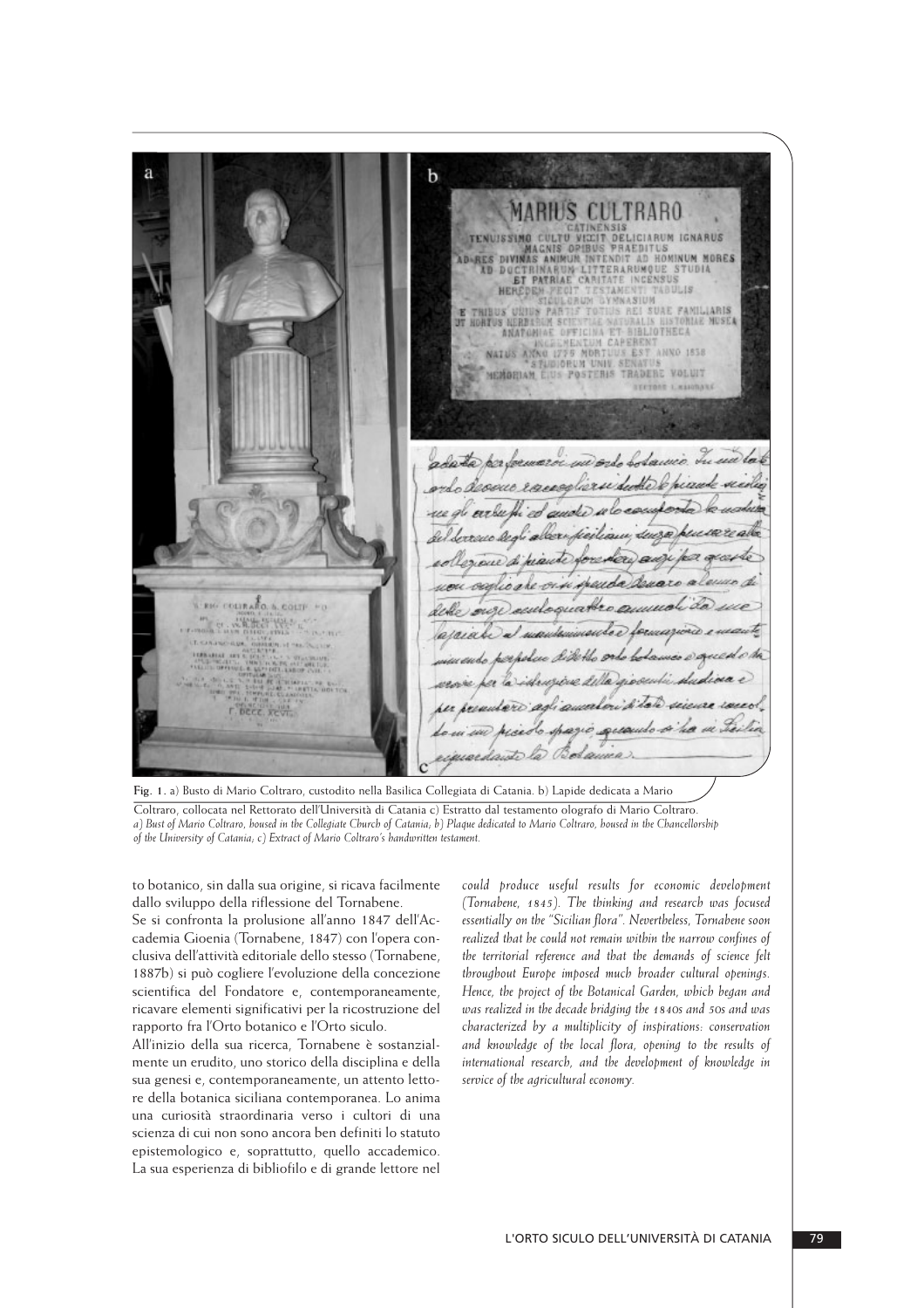magnifico ambiente della Biblioteca benedettina catanese viene profusa nella ricostruzione storica della botanica e, specificatamente, della botanica siciliana.

Emerge, tuttavia, sin dall'inizio, una grande capacità di relazioni e di scambi con gli studiosi sparsi per il continente. Conosce molto bene gli "arboristi" sici liani che tra la fine del Settecento e la prima metà dell'Ottocento raccolgono e ordinano piante, secondo una concezione, in qualche modo, scientifica. L'obbiettivo esplicito di questa cerchia di studiosi palermitani e catanesi è quello di conoscere l'am biente che li circonda, farlo conoscere all'estero (che in quegli anni comincia da Roma), sviluppare uno studio dei "semplici" che possa produrre risultati utili per lo sviluppo economico (Tornabene, 1845).

La riflessione e la ricerca sono puntate, essenzialmente, sulla "flora sicula". Ben presto, tuttavia, il Tornabene si rende conto che non può mantenersi nei confini ristretti del riferimento territoriale e che le esigenze della scienza che si avvertono in tutta Europa impongono aperture culturali di ben più largo respiro.

Il progetto dell'Orto Botanico, che prende vita e si realizza proprio nel decennio a cavallo degli anni quaranta e cinquanta dell'ottocento, si caratterizza dunque per la pluralità delle ispirazioni: conservazione e conoscenza della flora locale, apertura ai risultati e alle conoscenze della ricerca internazionale, sviluppo delle conoscenze a servizio dell'eco nomia agricola.

# TORNABENE, MANAGER DELLA CULTURA NATURALISTICA ALLA RICERCA DI RISORSE PER LA REALIZZAZIONE DELL'ORTO BOTANICO

Tornabene testimonia ampiamente gli ostacoli, le limitazioni di risorse, gli sforzi necessari per ottenere le autorizzazioni (Tornabene, 1887b).

La sua capacità organizzativa e gestionale, ad un certo punto, gli consente un passo geniale e significativo. Per le sue conoscenze del mondo ecclesiastico catanese, sapeva bene dell'esistenza del legato del Can. Mario Coltraro a favore dell'Università (fig. 1b), per la realizzazione di un Orto (esclusivamente) rivolto allo studio e alla conservazione della flora sicula.

Una quota del legato, come si legge nel testamento olografo (fig. 1c), doveva essere investita "nella compra di un pezzo di terreno nei dintorni di questa Città ed in quella contrada che sarà più adatta per formarvi un orto botanico. In un tale orto devono raccogliersi tutte le piante siciliane gli arbusti ed anche se lo comporta la natura del terreno degli alberi siciliani, senza pensare alla collezione di pian-

## *TORNABENE, A MANAGER OF NATURALISTIC CULTURE SEARCING FUNDS FOR THE CREATION OF THE BOTANICAL GARDEN*

*Tornabene amply recounted the obstacles, limitations of funds, and efforts necessary to obtain authorizations (Tornabene, 1887b). At a certain point, his organizational and managerial abilities allowed him to take an ingenious and significant step. Because of his knowledge of Catania's ecclesiastical world, he knew of the existence of Canon Mario Coltraro's bequest to the university (fig. 2) for the creation of a garden (exclusively) for the study and conservation of the Sicilian flora. A part of the bequest, as we read in the handwritten testament (fig. 3), had to be invested "in the purchase of a plot of land in the surroundings of this City and in that quarter which will be most suitable for the formation of a botanical garden. Such a garden must contain all the Sicilian plants, bushes and, if the nature of the land allows, also Sicilian trees, without any consideration of the collection of foreign plants; indeed, for such plants I do not wish that any money be spent of the said four hundred* onze *per year left by me for the formation and perpetual maintenance of said botanical garden and this to serve for the education of young scholars and to present to the lovers of this science, collected in a small space, what Sicily possesses regarding Botany" (Eredità Coltraro, 1834).*

*The university had failed to request disbursement of the sums destined to the establishment of the Sicilian Garden for around 30 years. Tornabene managed to have himself nominated by Chancellor Zurria to the administrative committee of the bequest and to obtain, at least in part, the funds due to the university.*

*It was the second half of the 1860s and the cultural perspectives, the scientific demands, the productive and political-economic objectives were very different from those that had induced Canon Coltraro to plan the creation of the Sicilian Garden. There was now a climate of international scientific exchange, Italy was a national state (the Garden was visited by Crown Prince Umberto in 1864), and Tornabene was dealing with international exhibitions and obtaining important recognition for agro-industrial experiments.* 

*On the other hand, the Garden had been born with a strong Sicilian imprint but by now had turned to the acquisition of plants from all over the world. Tornabene's original solution was to establish a structure that was administratively and topographically distinct from the general Garden, assuming the directorship of both and thereby acquiring funds for the management of the entire structure (Tornabene, 1887b).*

*A significant sign of the "communicability" between the Botanical Garden and the Sicilian Garden comes from the stated locations of the plants contained in the 1887 work "Hortus Botanicus". Not only is it expressly stated in the illustrative note of the Tables that the Sicilian plants could be found in both structures, it is also fairly difficult to compare the locations given in the Tables with the sections of the Garden identified by the author.*

*"Passing now to the description of the Botanical Garden it*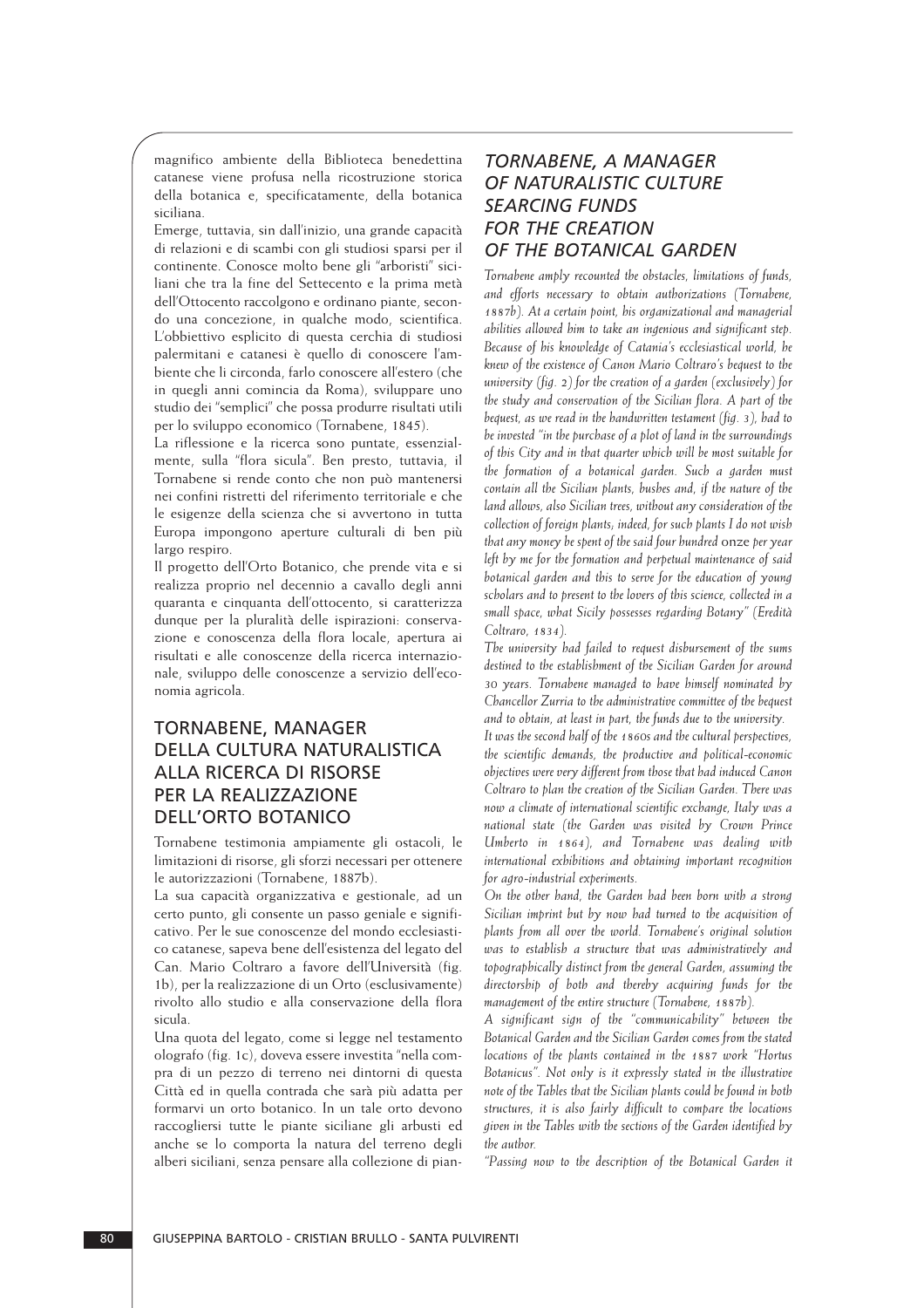te forestiere, anzi per queste non voglio che vi si spenda denaro alcuno di dette onze centoquattro annuali da me lasciate al mantenimento e formazione e mantenimento perpetuo di detto orto botanico e questo da servire per la istruzione della gioventù studiosa e per presentare agli amatori di tale scienza raccolto in un piccolo spazio quanto si ha in Sicilia riguardante la Botanica" (Eredità Coltraro, 1834).

L'Università non aveva rivendicato l'erogazione delle somme destinate alla costituzione dell'Orto siculo per circa trent'anni. Tornabene riuscì a farsi nominare dal Rettore Zurria nell'organismo amministrativo dell'eredità e ad ottenere, almeno in parte, le risorse spettanti all'Università.

Era la seconda metà degli anni sessanta dell'ottocento e le prospettive culturali, le esigenze scientifiche, gli stessi obbiettivi produttivi e politico-economici erano ben diversi da quelli che avevano indotto il Can. Coltraro a prevedere la costituzione dell'Orto siculo. Si respirava, ormai, un'aria di confronto scientifico internazionale, l'Italia era uno stato nazionale (nel 1864, l'Orto era stato visitato dal Principe ereditario Umberto), il Tornabene si confrontava con l'ambiente delle esposizioni internazionali, ottenendone significativi riconoscimenti per esperimenti di valore agro-industriale.

D'altra parte, l'Orto era nato con una forte impronta sicula e si rivolgeva ormai all'acquisizione di piante da tutto il mondo.

La soluzione originale del Tornabene fu quella di costituire una struttura amministrativamente e topograficamente distinta dall'Orto generale, unificando nella sua persona le funzioni di direttore di ambedue e conseguendo, in tal modo, risorse utilizzabili, in via di fatto, per la gestione dell'intera struttura (Tornabene, 1887b).

Un significativo indizio della "intercomunicabilità" fra Orto Botanico ed Orto Siculo si ricava dalla esposizione della dislocazione delle piante contenuta nell'opera "Hortus Botanicus" del 1887.

Non solo è detto espressamente nella nota illustrativa delle Tabelle che le piante sicule possono trovarsi in ambedue le strutture, ma è anche abbastanza difficile effettuare il riscontro fra le dislocazioni segnate nelle stesse Tabelle e i settori dell'Orto individuati dall'Autore.

"Passando ora alla descrizione dell'Orto Botanico è avanti tutto da osservare che la Tavola di N I annessa alla presente opera dimostra come l'Orto resta diviso in due parti, una segnata A, B, C, D, E, F, la quale comprende l'Orto Botanico Universale, e l'altra segnata E, F, G, H, destinata all'Orto Siculo vivente e, nella linea E, F, si denota la continuazione della prima colla seconda parte dell'Orto Botanico. […] Tutto l'Orto è diviso in trentuno sezioni delle quali ventotto appartengono all'Orto Botanico detto Universale e tre all'Orto Botanico Siciliano o Siculo." (Tornabene, 1887b).

*should hereafter be observed that Plate N I included in the present work shows that the Garden remains separated into two parts, one marked A, B, C, D, E, F, which includes the Universal Botanical Garden, and the other marked E, F, G, H, destined to the living Sicilian Garden, and the line E, F denotes the continuation of the first with the second part of the Botanical Garden. (...) The whole Garden is divided into thirty-one sections of which twenty-eight belong to the so-called Universal Botanical Garden and three to the Sicilian or Siculo Botanical Garden." (Tornabene, 1887b).*

*This produced a kind of ambiguity of the structure. A large garden with a significant base of Sicilian plants was expanded and progressively enriched with exotic plants. However, a distinct Sicilian Garden was created within it to maintain the identity and the funding, determining a kind of inversion of the original exhibition plan, evidence of the much more significant inversion of the cultural perspective.*

*Proof of the communicability can also be found in the administrative management. A reading of the documents of the Coltraro bequest's administrative committee reveals Tornabene's strategies (perhaps also some rather questionable ones) for the use of the specific funds to potentiate the entire complex (Rendicontazione Eredità Coltraro, 1890). The purchases of tools, materials and display supports (le 'graste') continued year after year at such a rate as to suggest they were supplies for the whole Botanical Garden. In the middle of the 1870s, a "saving" obtained in the current management was immediately reinvested in the ordering and purchase of an iron press for the desiccation of plants apparently constituting Tornabene's "Sicilian flora", although the press could certainly be used for all the structure's scientific activity (Rendicontazione Eredità Coltraro, 1880). The assumption of a gardener would also have been redundant with respect to the size of the Sicilian Garden and its activities if it were not part of a broader strategy of potentiating the whole structure (Rendicontazione Eredità Coltraro, 1890).*

*Tornabene must have been so aware of the questionable tactics he was using in administrative matters, even before the scientific ones, that he kept a rigorous accounting and provided it with illustrative notes aimed at demonstrating the coherence of the expenses with the indications of the bequest (Rendicontazione Eredità Coltraro, 1877). And he had good reason to do so. To obtain funds for the Sicilian Garden, he had to support, and indeed continually supported, serious disputes with the Coltraro heirs, with the canons of the Collegiate Church and with the other beneficiaries in the university (Rendicontazione Eredità Coltraro, 1877). Nominated by the Chancellor to the administrative committee of the Coltraro bequest, he was involved in a judicial confrontation with the canons for having assigned a technically unwarranted sum to the university, which in fact constituted compensation for what had not been disbursed in the preceding years.*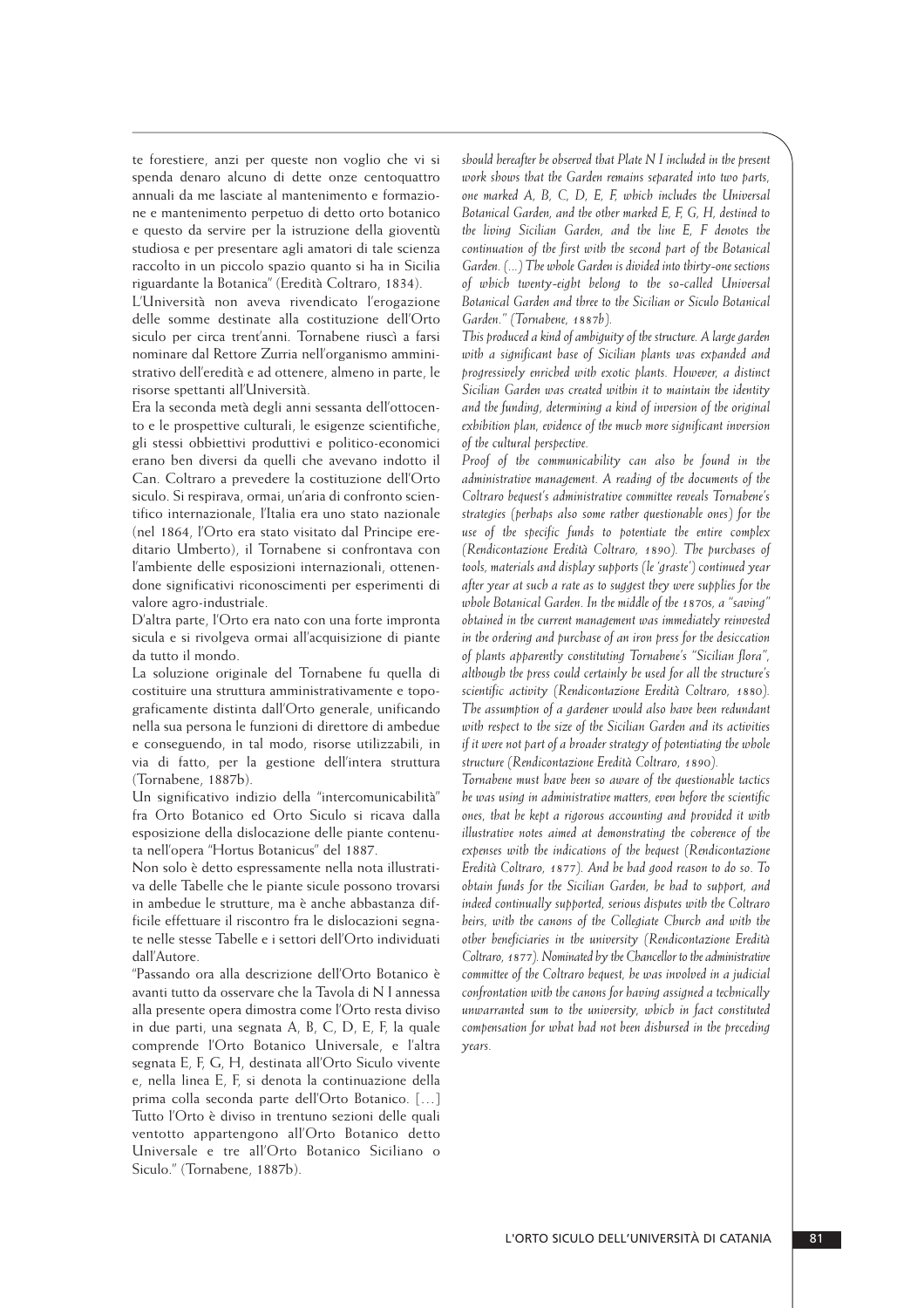Si viene così a determinare una sorta di ambiguità della struttura. Un grande Orto con significativa base di piante sicule si apre e si arricchisce progressivamente di piante esotiche. Tuttavia, per mantenere identità e risorse, al suo interno, viene costituito e distinto un Orto siculo, determinando una sorta di inversione del progetto espositivo originario, a testimonianza della ben più significativa inversione della prospettiva culturale.

La riprova dell'intercomunicabilità è riscontrabile anche sul piano della gestione amministrativa. Scorrendo la documentazione dell'Amministrazione Coltraro si possono verificare le strategie, forse an che qualche forzatura, del Tornabene nell'utilizza zione delle risorse specifiche per il potenziamento dell'intero complesso (Rendicontazione Eredità Col traro, 1890).

Gli acquisti di attrezzi, di materiali, di supporti espositivi (le "graste") si susseguono anno dopo anno con dimensioni tali da far capire che si tratta di forniture per l'intero Orto Botanico. Alla metà degli anni Settanta dell'Ottocento, si riesce ad ottenere un "risparmio" nella gestione corrente che viene subito reinvestito nell'ordinazione e nell'acquisto di un torchio in ferro per l'essiccazione delle piante che andranno a costituire la "flora sicula" del Tornabene, certamente utilizzabile per tutta l'attività scientifica della struttura (Rendicontazione Eredità Coltraro, 1880).

L'assunzione di un'unità di personale, un giardiniere, potrebbe risultare anch'essa ridondante rispetto alle dimensioni dell'Orto siculo e alle sue attività, se non fosse inquadrata in una più ampia strategia di potenziamento dell'intera struttura (Rendicontazione Eredità Coltraro, 1890).

Tornabene doveva essere talmente consapevole della forzatura che realizzava sul piano amministrativo, ancor prima che scientifico, da tenere una contabilità rigorosa, che corredava di note illustrative volte a dimostrare la coerenza della spesa con le indicazioni del legato (Rendicontazione Eredità Coltraro, 1877).

Aveva ben ragione di farlo. Per ottenere le risorse per l'Orto siculo aveva dovuto sostenere e, continuamente, sosteneva duri scontri sia con gli eredi del Coltraro, i Canonici della Collegiata, sia con gli altri beneficiari interni all'Ateneo (Rendicontazione Eredità Coltraro, 1877).

Nominato dal Rettore nella Deputazione amministrativa dell'Eredità Coltraro, aveva subito un confronto giudiziario con i Canonici per aver devoluto all'Università una somma formalmente non dovuta, che costituiva, nei fatti, la compensazione per quanto non era stato erogato negli anni precedenti.

# *AFTER TORNABENE: CONFRONTATION WITH THE NEW TAXONOMIC ORIENTATIONS AND MANAGEMENT OF THE STRUCTURE*

*The original ambiguity of the constitution of the two structures could be an explanation of the substantial indifference shrouding the Sicilian Garden when Tornabene ceased being the director. In the first half of the 20th century, the many directors of the Botanical Garden, almost all coming from other cities and other universities, dedicated themselves to botanical interests, showing (at least apparently) much less passion for the Sicilian specificity of the institution and much more interest in pure research. The profound cultural transformation that Tornabene had intuited and that had marked the entire course of the Garden's first 50 years was coming to maturation: the function of botanical gardens was consolidated as an instrument of taxonomic research, of service to botany, and it lost its industrial and applied connotations.* 

*The positivist conception that Tornabene had at least partly followed (as can be seen from the statements in his last academic address) irreversibly gained the upper hand and had effects on the conception and structure of the Botanical Garden (Tornabene, 1881). The advantage in dividing the Botanical Garden and the Sicilian Garden, which had led to theoretical and administrative separation, diminished and the substantial scientific homogeneity of the two structures became apparent in light of the new scientific conceptions. The cultural reorganization of the relationship between the two structures can also be seen in the evolution of the legal discipline of the "Pia Fondazione Can. Mario Coltraro". The statute of 31 January 1900, approved following the general reform of charitable organizations imposed by the Crispi legislation of 1890, expressed a small but significant contradiction: art. 3, lett. 2) included among the original aims of the Coltraro bequest was that "to increase the decorum of the University of Catania by founding a Sicilian Garden", while art. 9 stated that "The other third part of the annual incomes due to the Royal University of Catania will be divided among the following Institutes: 1. Botanical Garden; 2. Laboratory of Zoology; 3. Laboratory of Mineralogy and Geology; 4. Physics and Chemistry Institute; 5. Anatomy Institute; 6. Library, and this in the order and measure determined by the testator and to be spent according to his wishes." This probably refers to the administrative unity in the form of an "Institute" introduced in the preceding years as an organizational element of the university system. However, it is equally probable that we are dealing with the (unconscious) emergence of an organic and unitary conception of the structure of the Garden, consolidated by the undifferentiated management practice.*

*After Tornabene, the Sicilian Garden ran the risk of a reduction of the available surface area due to pressure by some neighbours who wanted to reorganize the property limits, acquiring at least a part of the land. Director Baccarini resolutely opposed this and even complained of the difficulties of further extending the surface area on account of resistance by other neighbours (Manganelli). The academic organs rejected the proposal to sell*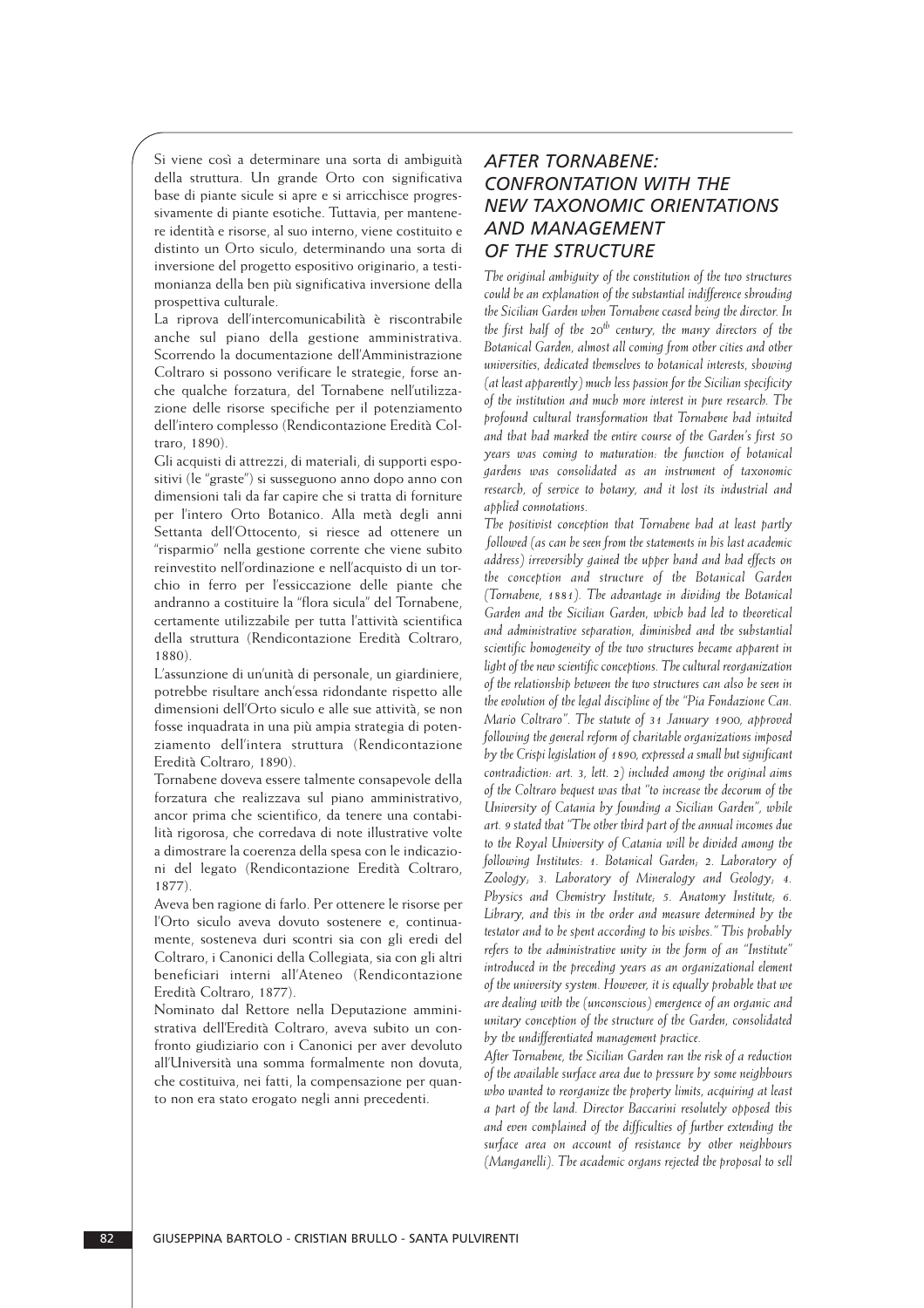# DOPO TORNABENE: CONFRONTO CON I NUOVI ORIENTAMENTI TASSONOMICI E GESTIONE DELLA STRUTTURA

L'ambiguità originaria della costituzione delle due strutture può costituire una spiegazione del sostan ziale disinteresse che ha avvolto l'Orto siculo alla cessazione della direzione del Tornabene.

Una lunga serie di Direttori dell'Orto botanico, quasi tutti provenienti da altre città e da altre università, per la prima metà del Novecento si dedica con interesse alla botanica, dimostrando*,* almeno apparentemente, molta minor passione per la specificità sicula dell'istituzione e ben più significativo interesse per la ricerca pura.

Viene a maturazione la profonda trasformazione culturale che Tornabene aveva intuito e che aveva segnato tutta la parabola del primo cinquantennio dell'Orto: la funzione degli orti botanici si consolida come strumentale alla ricerca tassonomica, al servizio della scienza botanica, e perde le sue connotazioni industrialiste e applicative.

Irreversibilmente, la concezione positivistica, che lo stesso Tornabene aveva, almeno in parte, seguito (come si può vedere dalle affermazioni dell'ultima prolusione accademica) prende il sopravvento e determina effetti sulla concezione e sulla struttura dell'Orto botanico (Tornabene, 1881).

Si attenua il valore della partizione tra Orto botanico e Orto siculo, con la quale si era data forma alla separazione teorica e alla gestione amministrativa e traspare la sostanziale omogeneità scientifica delle due strutture alla luce delle nuove concezioni scientifiche. La riorganizzazione culturale del rapporto fra le due strutture si può ricavare anche dall'evoluzione della disciplina legale della "Pia Fondazione Can. Mario Coltraro". Lo statuto organico del 31 gennaio 1900, approvato a seguito della riforma generale delle opere pie imposta dalla legislazione crispina del 1890, esprime una piccola ma significativa contraddizione: all'art. 3, lett. 2), individua, tra le finalità originarie dell'Eredità can. Mario Coltraro, "accrescere il decoro dell'Università di Catania fondando un Orto Siculo", mentre all'art.9 dispone "L'altra terza parte delle rendite annuali dovute alla R. Università di Catania verrà ripartita fra i seguenti Istituti: 1. Orto Botanico; 2. Gabinetto di Zoologia; 3. Gabinetto di Mineralogia e Geologia; 4. Istituto Fisico e Chimico; 5. Istituto Anatomico; 6. Biblioteca e ciò nell'ordine e misura determinata dal testatore e per essere spese secondo la sua volontà"*.* È pro babile che si tratti del riferimento all'unità ammi nistrativa di competenza "Istituto", introdotta già negli anni precedenti come elemento organizzativo del sistema universitario. È altrettanto probabile, tuttavia, che si tratti dell'emersione (inconsapevole) di *a strip of land (Eredità Coltraro, 1834). It was Director Cavara who wrote a report defending the integrity of the portion of land destined to the Sicilian Garden. Examination of the administrative documents of the Coltraro bequest relative to his period of direction revealed only one significant change of attitude with respect to the preceding years. The funds were still used for the general management of the Garden, as shown by the acquisition of non-'Sicilian' plants and of non-pertinent journals, but there were also questionable actions involving not properly 'scientific' purchases (Rendicontazione Eredità Coltraro, 1902).*

## *THE ENGLER SYSTEM AND LOCALIST REACTION: BUSCALIONI'S PROJECT*

*After Tornabene, the director who carried out the most significant interventions to the scientific and educational structure of the Garden was Luigi Buscalioni. He was a very complex person, an argumentative academic able to devote whole books criticizing a university competition and its winner (Buscalioni, 1922), as well as an eclectic scientist who had interests different from those of botany. He was appointed in 1906 and managed the Garden until 1923.*

*Shortly after taking the directorship, he was asked by the Ministry of Education to harvest* Chrysanthemum coronarium *for the preparation of antidotes against human parasites. In reply, he did not hesitate to point out that this type of activity was extraneous to the proper functions of botanical gardens. On that occasion, he drafted a letter full of fierce quips about southern Italians and their hygienic customs, which the Chancellor had to censor with numerous cancellations in red and blue pencil marks (Buscalioni, 1907). Buscalioni gave a certain amount of attention to the local flora, publishing some works on the plants of Etna. Yet, he did so with the view of an international scientist who was in Catania as a stepping stone in a complex and 'mobile' academic career, involved in a cultural exchange with the most important of his botanical colleagues and continually tempted by the investigation of exotic plants (Buscalioni & Muscatello, 1913). The University and the Ministry always showed a particular resistance to the requests for funds for Buscalioni's extra-European studies and he was able to realize only a small part of them (Buscalioni, 1909).*

*Buscalioni took an interest in the Garden and managed it in two directions: he expanded the building, with the realization of new rooms for the library and laboratories (Rendicontazione Lavori Istituto di Botanica, 1908) and he "reordered the display system of the plants, trying to adapt it to the new Engler taxonomic system. He challenged public opinion in the city and seriously embarrassed the academic bodies in order to fulfil his plan. He did not hesitate to eradicate 36 tall trees in the general Garden, especially in the part facing Via Etnea, and an unknown number of plants in the Sicilian Garden (Grassi, 1923).*

*The cultural scenario and the extent of the scientific and academic relationships had profoundly changed. The localist dimension, the attention to industrial and productive functions, the heritage of provincial erudition were a distant memory. Attacked by the city's press, both that of generalist information (Giornale*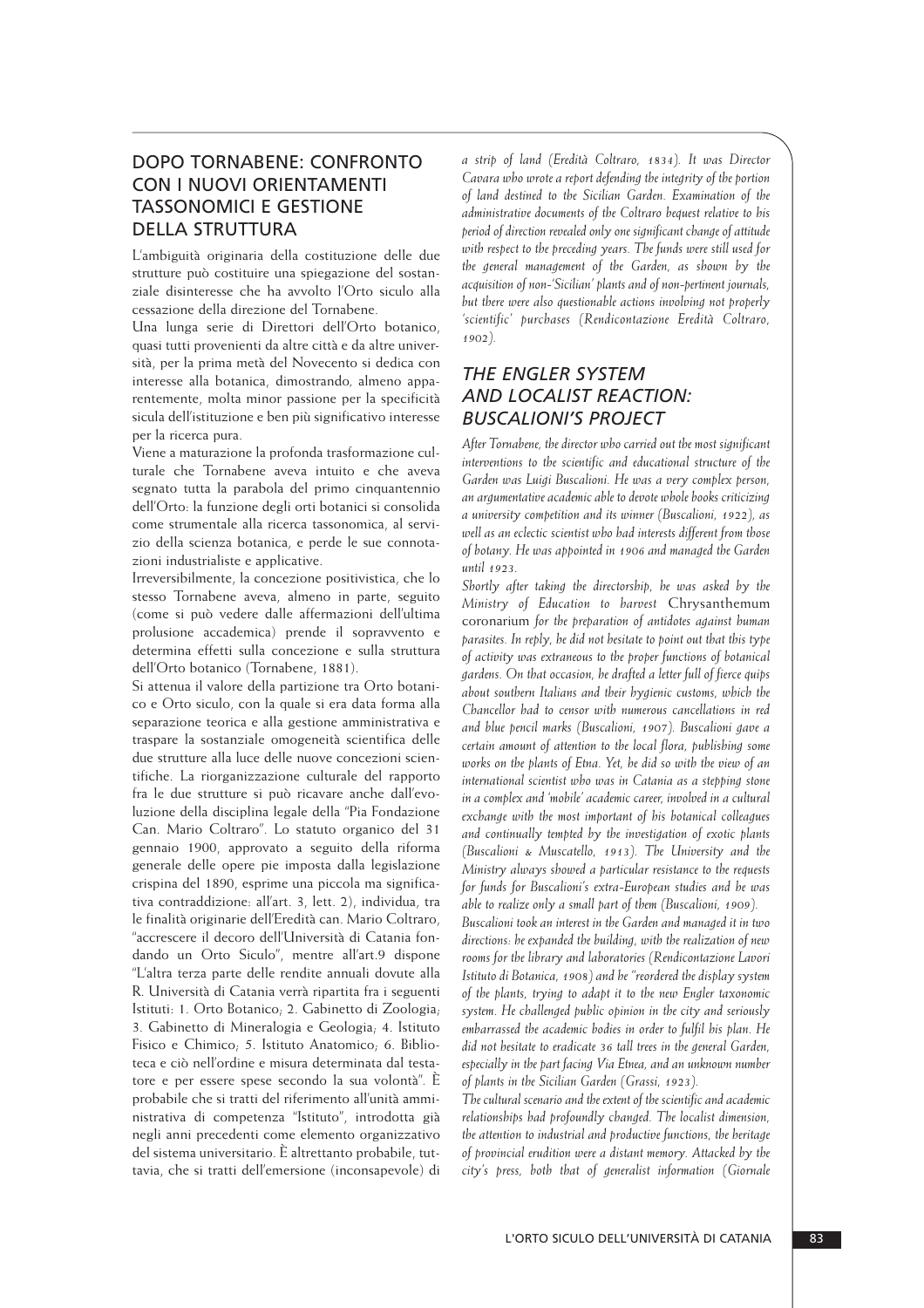una concezione organica ed unitaria della struttura dell'Orto, consolidata dalla pratica indifferenziata della gestione.

Dopo Tornabene, l'Orto siculo corre il rischio di una decurtazione della superficie disponibile, per le pressioni di alcuni vicini che desiderano razionalizzare i confini della proprietà, acquisendone almeno una parte. Il Direttore Baccarini si oppone risolutamente e, anzi, lamenta le difficoltà di estendere ulteriormente la superficie per le resistenze degli altri vicini (Manganelli). Gli organi accademici respingono la proposta di cessione di una striscia di terreno (Eredità Coltraro, 1834).

È il Direttore Cavara che si preoccupa di scrivere una relazione per difendere l'integrità della porzione di terreno destinata all'Orto siculo.

L'esame della documentazione amministrativa del legato Coltraro relativa al suo periodo di direzione lascia trasparire solo una significativa modifica di atteggiamento rispetto agli anni precedenti. Le risorse vengono sempre utilizzate per la gestione generale dell'Orto, come si può notare dall'acquisto di essenze certamente non "sicule" e di riviste non pertinenti, ma non mancano atteggiamenti di forzatura per acquisti non proprio "scientifici" (Rendicontazione Eredità Coltraro, 1902).

## MODELLO ENGLERIANO E REAZIONE LOCALISTA: IL PROGETTO DI BUSCALIONI

Dopo Tornabene, il Direttore che interviene significativamente sulla struttura scientifica ed espositiva dell'Orto è Luigi Buscalioni.

Personaggio molto complesso, accademico polemico capace di dedicare interi saggi alla critica di un concorso universitario e del suo vincitore (Buscalioni, 1922), scienziato poliedrico che segue interessi scientifici anche diversi da quelli botanici, si insedia nel 1906 e gestisce l'Orto fino al 1923.

Da poco tempo insediato, sollecitato dal Ministero dell'Istruzione per una raccolta di *Chrysanthemum coronarium*, da utilizzare per la preparazione di antidoti contro i parassiti dell'uomo, non esita a segnalare l'estraneità di attività di quel tipo alle funzioni proprie degli Orti botanici. Con l'occasione, prepara una bozza di lettera, carica di battute feroci sui meridionali e sui loro costumi igienici, che il Rettore si deve premurare di censurare con corpose carcerazioni a matita rossa e blu (Buscalioni, 1907). Buscalioni presta una certa attenzione alla flora locale, pubblica qualche saggio sulla flora etnea, ma lo fa con l'ottica dello scienziato di respiro internazionale, che si trova a Catania come ad una tappa di una carriera accademica complessa e "mobile", coinvolto nello scambio culturale con i più significativi esponenti della Botanica suoi contemporanei e continuamente tentato dall'indagine sull'esotico (Buscalioni &

*dell'Isola, 28 March 1923, anonymous "Letter from a lecturer") and that of a more direct economic bent (Sicilia industriale ed agricola, 29 March 1923, unsigned letter), Buscalioni presented a severe report to the Chancellor in which he noted that the Sicilian Garden was now reduced to a very poor state (Buscalioni, 1923a).* 

*Irreverent as was his custom, Buscalioni denounced the weakness of Tornabene's exhibition plan and his scientific insufficiency. In a letter to Minister Gentile on 16 February 1923, he wrote:*

*"Moreover, I wish to point out that the garden, since its foundation, was planted with trees which, having now reached great development, prevent the possibility of the further use of the land and even compel the Direction to fell many of the trees so that they do not mutually hinder their development.*

*Therefore, the number of plants is decreasing instead of increasing. No little damage has been done to the garden by the very irrational method which has been used for the plantings, especially by the founder, Prof. Tornabene; no scientific criterion, no concept of systematic botany has served as the basis for the plantings. Hence, the formation of a wood, rather than a garden, in which then, as in a virgin tropical forest, the most disparate trees, from the systematic point of view, grow in association, while, conversely, similar trees occupy different areas" (Buscalioni, 1923b).*

*He did not wait for any authorization and proceeded to fell the trees in those same days. Subjected to an internal investigation, as shown by the report of the Dean of the Faculty of Sciences of 21 February 1923 (Grassi, 1923) subsequent to the inspection ordered by the Chancellor, Buscalioni vigorously defended himself and managed to end the dispute by obtaining a note of praise from the Ministry of Education for the scientific plan: "what he has achieved responds to the amply demonstrated scientific needs and to the goals of a rational classification of the plants according to most modern systems adopted" (Gentile, 1923a).*

*It should be noted that Dean Grassi reported "I have been able to ascertain that in reality Prof. Buscalioni, in addition to the trees of the Sicilian Garden, has had those others facing Via Etnea felled, thereby reaching an overall number of 36 trees" (Grassi, 1923). In reply to the single query by the Ministry (Gentile, 1923b) about the use of the wood (!) resulting from the felling, Buscalioni reported that he had already initiated the reordering of the Garden, having bedded the monocotyledons and having purchased 500 special vases for the Sicilian Garden with the results of the sale of wood from the felled trees; moreover, he mentioned the appropriateness of other interventions:*

*"3rd) It is necessary, however, to move many bushes and quite a lot of shrubby plants that are out of place; furthermore, many other trees must be felled. Nevertheless, I am happy to note that the trees to be felled have no value, neither for their rarity, nor for age, nor for size, as they are mostly young trees just 2-3 m high and of diameter of not many centimetres (10-15)" (Buscalioni, 1923c).*

*In 1923, Buscalioni moved to Palermo to manage that Botanical Garden, which entertained important contacts with the Botanical Garden of Berlin directed by Engler and which in the early decades of the 20th century created a "sector" specifically dedicated to Engler's taxonomic system. The project Buscalioni*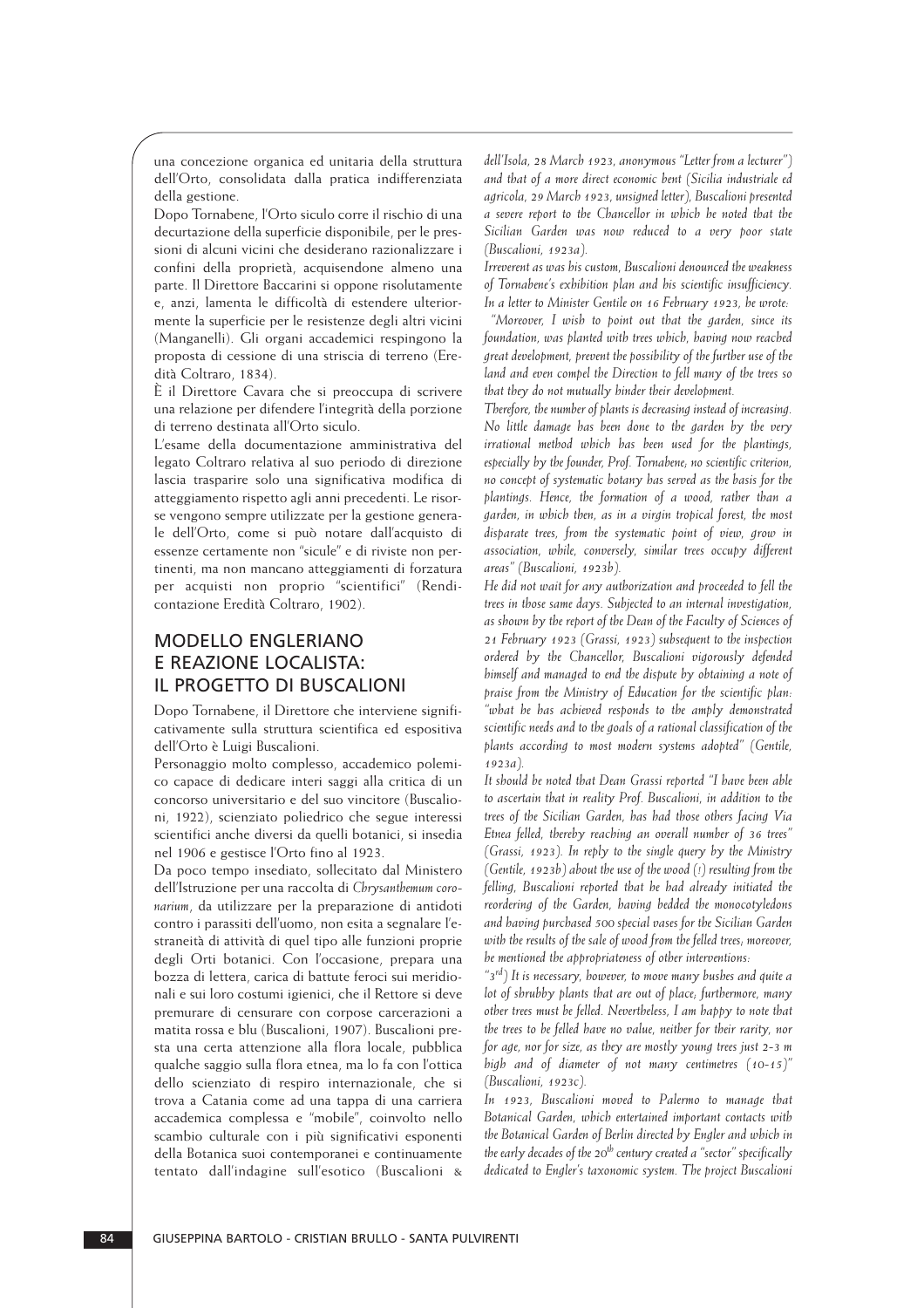Muscatello, 1913). L'Ateneo e lo stesso Ministero dimostreranno sempre una particolare resistenza alle richieste di finanziamento per gli studi extraeuropei del Buscalioni e Lui ne potrà realizzare solo una piccola parte (Buscalioni, 1909).

Buscalioni si interessa della struttura gestita in due direzioni: amplia l'edificio, con la realizzazione di nuovi locali per biblioteca e laboratori (Rendicontazione Lavori Istituto di Botanica, 1908); "riordina" il sistema espositivo delle piante, tentando di adattarlo alle nuove concezioni tassonomiche di tipo engleriano. Sfida l'opinione pubblica cittadina e mette in grave imbarazzo gli stessi Organi accademici, per realizzare il suo progetto.

Non esita ad estirpare ben trentasei alberi di alto fusto nell'Orto generale, specie nella parte prospiciente la via Etnea e un numero imprecisato di piante dell'Orto Siculo (Grassi, 1923).

Lo scenario culturale e la dimensione dei rapporti scientifici e accademici è, ovviamente, cambiato in maniera profonda. La dimensione localista, l'attenzione per le funzioni industriali e produttive, il retaggio dell'erudizione provinciale sono una lontana memoria. Attaccato dalla stampa cittadina, sia da quella d'informazione generale (Giornale dell'Isola, 28 marzo 1923, "Lettera di un libero docente" anonimo), sia da quella di più diretta emanazione economica (Sicilia industriale ed agricola*,* 29 marzo 1923, lettera senza firma), non esita a presentare una dura relazione al Rettore, nella quale, fra l'altro, nota che l'Orto siculo è ormai ridotto in pessime condizioni (Buscalioni, 1923a).

Buscalioni, irriverente come è suo costume, si permette di denunciare la stessa debolezza del progetto espositivo del Tornabene e la sua insufficienza scientifica. In una lettera al Ministro Gentile del 16 febbraio 1923 scrive: "Faccio inoltre osservare che il giardino, fin dalla sua fondazione fu piantato in

*had at least partly initiated in Catania saw its formal realization in Palermo.*

*Buscalioni's reordering still constitutes the essential structure of the Botanical Garden (Tomaselli, 1961a) and allows some comparisons with the documents regarding Tornabene's structure in the second half of the 19th century.*

## *THE YEARS OF UNCERTAINTY: DECADENCE AND RENEWAL PROJECTS. FROM WARTIME DESTRUCTION TO THE IDEA OF A NEW "SICILIAN GARDEN"*

*The subsequent years marked a phase of decadence of the Garden, also due in part to the world wars. Evidence of this comes from documentation relative to grant requests prompted by the decay of the buildings and the state of abandonment of the garden, from the extraordinary report by Prof. Rodio (Faculty of Sciences minutes of 16/02/1946) and from the acts of restitution by the Allied Authority of occupation following the requisition in 1943 and the military use. Rodio could do very little in the first years of his mandate, trying simply to reorder what remained and delivering his lectures with dignity in halls of other institutes.*

*Buscalioni's clear methodological indication and the profound transformation of the conception of the role of botanical gardens were taken up and formalized by one of his successors as director of the Institute: Valerio Giacomini. Director from 1956, Giacomini found himself celebrating the centennial of the Botanical Garden while he was attempting to recuperate the structure. Giacomini pointed out the importance of the systematic organization of the display of the plants in his address celebrating the centennial (Giacomini, 1958); indeed, he did so better and more effectively than he did in the small volume on the history of the Garden (Giacomini, 1960). Recalling the Linnean cognitive and scientific turning point in the organization of collections, i.e. the arrangement by "groups of 'congeneric' or 'related' plants*



**Fig. 2.** A sinistra, planimetria originaria dell'Orto Botanico (nel cerchio l'Orto Siculo); a destra, l'Orto Siculo nel suo nuovo assetto.

*Left, original plan of the Botanical Garden (in the circle, the Sicilian Garden); right, the Sicilian Garden today.*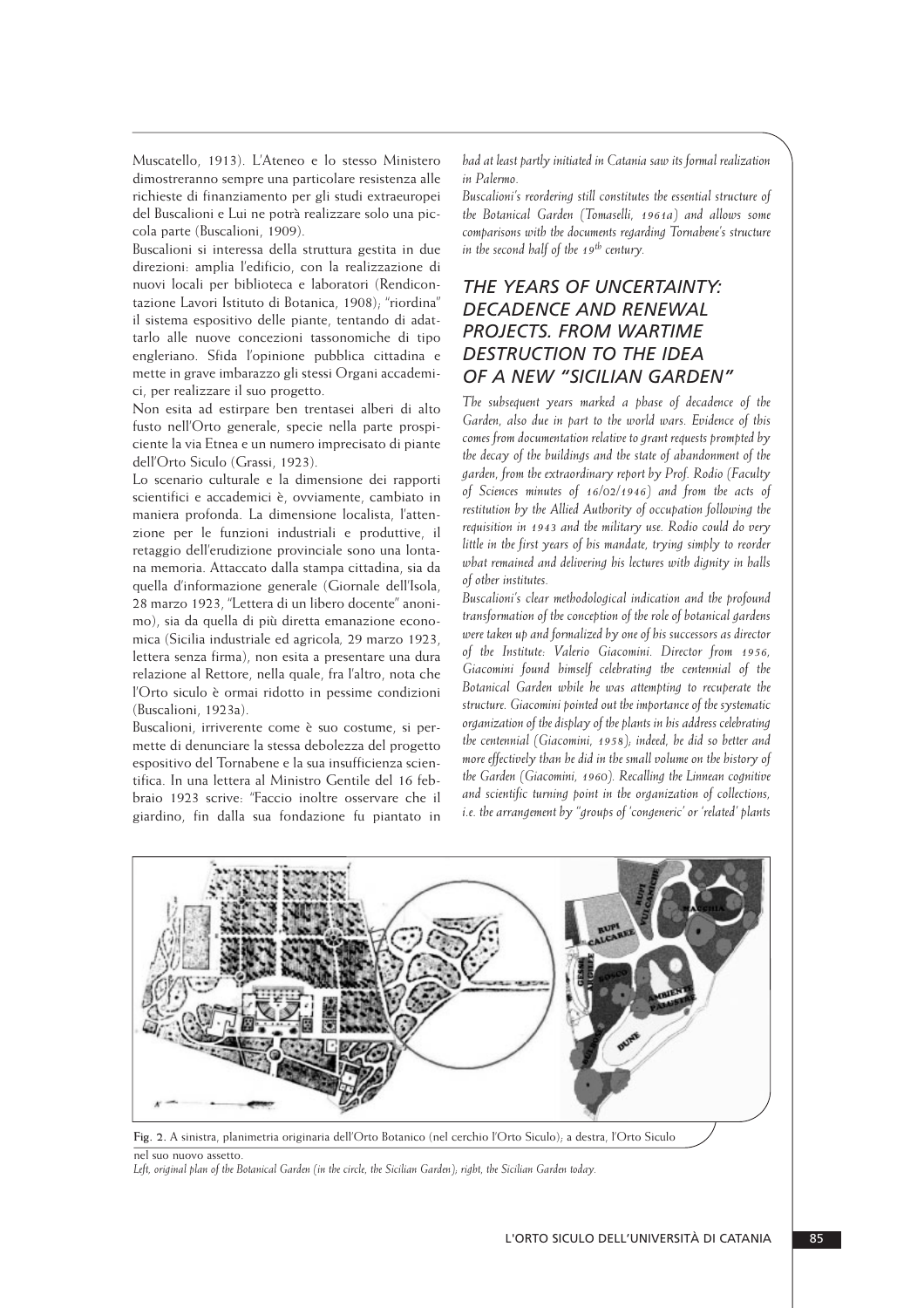essenze arboree le quali avendo ora raggiunto un grande sviluppo impediscono si possa utilizzare ulteriormente il terreno ed anzi obbligano la Direzione ad abbattere non pochi degli essenziari perché non si abbiano ad intralciare mutuamente nello sviluppo. Perciò il numero delle piante diminuisce anziché crescere.

Non poco danno ha creato al giardino il metodo affatto irrazionale con cui si procedette, in specie per opera del fondatore. Il Prof. Tornabene, ai piantamenti nessun criterio scientifico, nessun concetto di botanica sistematica ha servito di base ai piantamenti. Di qui la formazione di un bosco, anziché di un giardino, nel quale poi, come in una foresta vergine tropicale, le essenze più disparate tra loro, dal punto di vista sistematico, crescono associate, mentre per converso, essenze affini occupano aree differenti" (Buscalioni, 1923b)*.*

Non attende autorizzazioni e negli stessi giorni procede ai tagli.

Sottoposto ad un'indagine interna, di cui è prova il rapporto del Preside della Facoltà di Scienze del 21 febbraio 1923 (Grassi, 1923), susseguente il sopralluogo disposto dal Rettore, si difende con vigore e riesce a chiudere la contesa ottenendo una nota di elogio da parte del Ministero dell'Istruzione per il progetto scientifico: "quanto egli ha compiuto risponde ad esigenze scientifiche ampiamente dimostrate ed ai fini di una razionale classificazione delle piante secondo i più moderni sistemi adottati" (Gentile, 1923a).

Da notare che il Preside Grassi aveva segnalato che "ho potuto constatare che realmente il Prof. Buscalioni, oltre le piante di alto fusto dell'Orto Siculo, ha fatto abbattere quelle altre prospicienti Via Etnea, raggiungendo così il numero complessivo di 36 alberi" (Grassi, 1923).

Nella risposta all'unico rilievo del Ministero (Gentile, 1923b) sull'utilizzazione del legname (!) ricavato dagli abbattimenti, segnala di aver già avviato il riordino dell'Orto, avendo messo a dimora le monocotiledoni e avendo acquistato cinquecento vasi speciali per l'Orto siculo con il ricavato della vendita del legname di risulta dagli abbattimenti; segnala, inoltre, l'opportunità di ulteriori interventi: "3°) Occorre però spostare molti arbusti e parecchie piante cespugliose fuori posto; inoltre sono necessari ancora non pochi abbattimenti di piante arboree. Però sono lieto notare che le piante da abbattersi non hanno alcun valore, né per rarità, né per vetustà, né per dimensioni, trattandosi per lo più di alberi giovani dal fusto alto appena 2-3 m. e del diametro di pochi centimetri (10-15)" (Buscalioni, 1923c).

Nel 1923, il Buscalioni si trasferisce a Palermo e va a dirigere quell'Orto Botanico che intratteneva già significativi contatti con l'Orto Botanico di Berlino diretto da Engler e che proprio nei primi decenni del novecento realizzava un "settore" specificatamente *in order to easily observe and demonstrate their similarities and differences", he maintained that "one cannot fail to state that the need of a sector with systematically ordered plants, that is of a 'taxonomic' sector, has still not been fulfilled with regard to the University Gardens." Tracing the history of the Botanical Garden (Giacomini, 1958), he did not hesitate to defend Buscalioni's "taxonomic" choices and to underline the adherence to a scientific plan, cautiously criticising Tornabene's scientifically ambiguous original formulation. Thus, Giacomini listed the possible characteristics of a botanical garden: taxonomic garden, biological garden, geobotanical (or phytosociological) garden, officinal garden, economic garden. He did not forget to mention the "educational" role as an independent and transverse function, aimed at the general public and not only at scholars. At the end, he had to mention the structural difficulty of Catania's Botanical Garden, which prevented its orderly development in any of the identified directions. The choices of the foundation were by now definitively outdated, the "amabilis scientia" had consolidated its epistemological statute. The economic-industrial and officinal functions had been separated (also academically) and attributed to different institutional bodies. Moreover, the original reasons for the establishment of the Sicilian Garden now appeared outdated (and the bequest funds had been exhausted).*

*In the uncertainty of orientation, he proposed to improve the display of Mediterranean plants, to undertake their exchanges, and to thin out living collections that "will not crowd each other, becoming deformed as they do now, rendering them unusable for any educational purpose." He also mentioned the appropriateness of transferring the Sicilian Garden to another site and advanced a proposal to cede the historical site.* 

*The minutes of the meeting of the University's Administrative Council on 15 May 1958 records the authorization by the Chancellor to sell the part of the garden called the "Sicilian Garden, situated at the southern border, of extension of circa 4500 square metres, lacking important cultures and incapable of hosting them, whereas it is very valuable for construction purposes. With the results of the sale of this part of the old Garden, presumed at around 300 million, it would be possible to purchase a much vaster area adjoining the main area the University intends to acquire for the construction of the new Institutes of the Faculty of Sciences, in which, according to the plan prepared by the holder of the Chair of Botany Prof. Valerio Giacomini, new plants will be introduced, taking care to specialize the cultures by drawing plants that grow easily in the climate of Catania, characterized by high temperatures and by excessive drought."*

*Giacomini's commitment is shown by the extraordinary report approved by the Council of the Faculty of Sciences on 12 March 1959, in which we read:*

*"As soon as he arrived in our centre, with admirable alacrity he initiated studies aimed at continuing and expanding the demanding and important scientific programs already conducted elsewhere and he immediately dedicated himself with true enthusiasm and full efficacy to his teaching activity, despite the difficult situation of the Institute and Botanical Garden of Catania, in a poor state and decadent in all its structures, because it is the oldest establishment of this centre and because*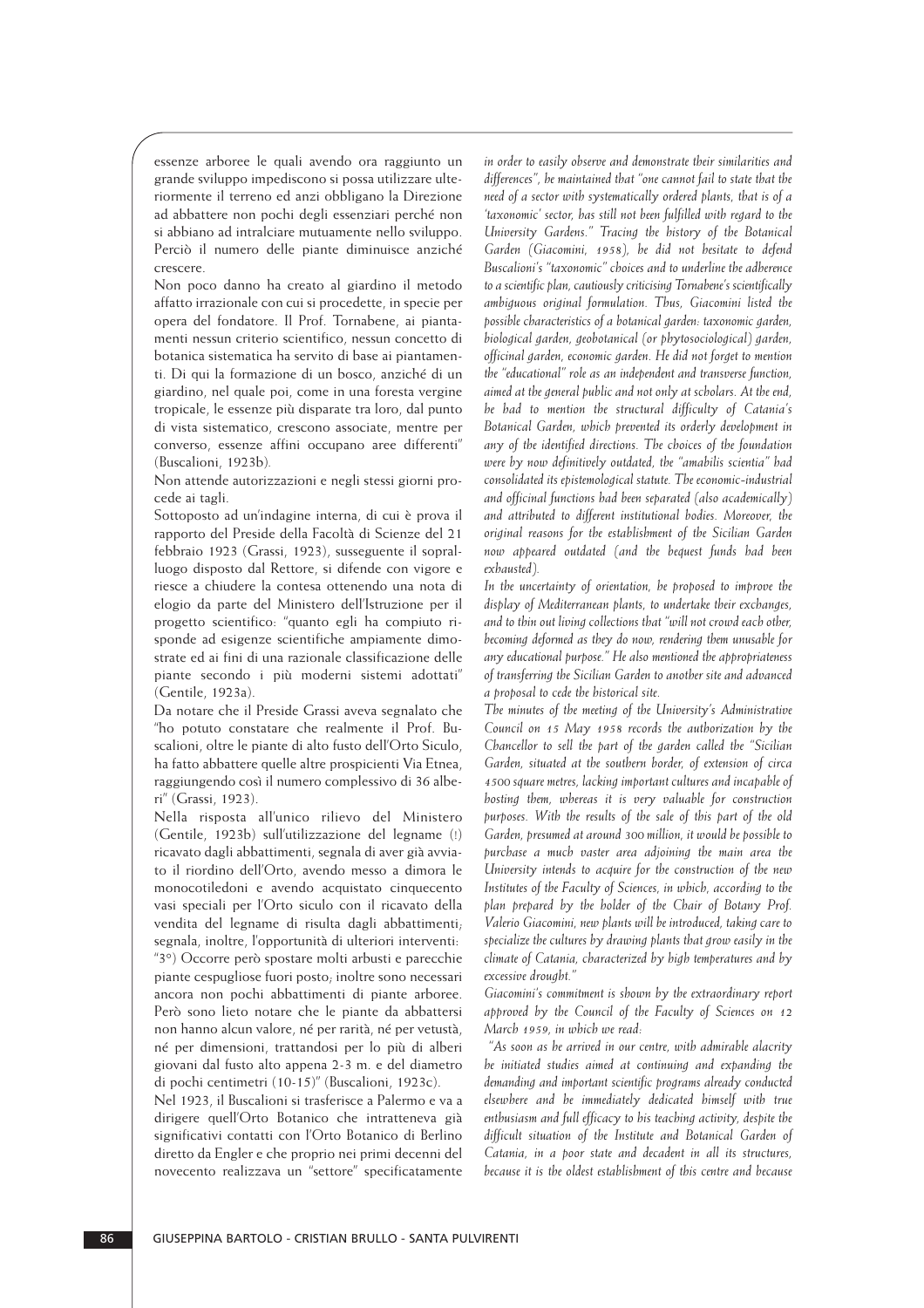dedicato al sistema tassonomico engleriano. Il progetto che Buscalioni aveva, almeno in parte, avviato a Catania, trovava a Palermo realizzazione formale. Il riordino di Buscalioni costituisce ancora la struttura essenziale dell'Orto botanico (Tomaselli, 1961a) e può consentire qualche raffronto con i documenti dell'impianto Tornabene della seconda metà dell'ottocento.

# GLI ANNI DELL'INCERTEZZA: DECADENZA E PROGETTI DI RINNOVAMENTO. DALLE DISTRUZIONI BELLICHE ALL'IPOTESI DI UN NUOVO "ORTO SICULO"

Gli anni seguenti segnarono una fase di decadenza dell'Orto, dovuta, in parte, anche alle vicende belliche. Se ne può rinvenire la prova, oltre che nella documentazione relativa alle continue richieste di sovvenzioni per la fatiscenza dei locali e per lo stato di abbandono del giardino, nella relazione di straordinariato del prof. Rodio (verbale Facoltà di Scienze del 16/02/1946) e negli atti di restituzione da parte dell'Autorità Alleata di occupazione, successivi alla requisizione del 1943 e all'uso militare.

Rodio aveva potuto fare ben poco nei primi anni del suo mandato, tentando semplicemente di riordinare ciò che era rimasto e svolgendo dignitosamente le sue lezioni in locali di altri Istituti.

La chiara indicazione metodologica di Buscalioni e la profonda trasformazione nella concezione della funzione degli Orti vennero riprese e formalizzate da uno dei successori alla direzione dell'Istituto: Valerio Giacomini.

Direttore dal 1956, Giacomini si trova a celebrare il centenario dell'Orto botanico, mentre tenta di recuperare la struttura.

Giacomini, nel discorso celebrativo del centenario (Giacomini, 1958), meglio e più efficacemente che nel volumetto di storia dell'Orto (Giacomini, 1960), segnala l'importanza dell'organizzazione sistematica dell'esposizione delle piante.

Richiamando la svolta conoscitiva e scientifica linneana nell'organizzazione delle raccolte, la collocazione per "gruppi di piante fra loro «congeneri» o «affini» onde permettere di osservare e dimostrare facilmente le somiglianze e le diversità", sostiene che "non si può non affermare che l'esigenza di un settore con piante ordinate sistematicamente, cioè di un settore «tassonomico», non è ancora superata per ciò che riguarda gli Orti Universitari".

Tracciando la storia dell'Orto botanico (Giacomini, 1958), non esita a difendere le scelte "tassonomiche" del Buscalioni e a sottolinearne l'aderenza ad un pro getto scientifico, prudentemente polemizzando con l'originaria impostazione scientificamente ambigua del Tornabene.



**Fig. 3.** Orto Siculo. Veduta della sezione delle geofite (a), dell'ambiente palustre (b), degli ambienti rocciosi (c) e dell'ambiente gessoso-argilloso (d). *Sicilian Garden. View of a) the geophytes section, b) the marshy environment, c) the rocky environments, d) the gypsum-clayey environment.*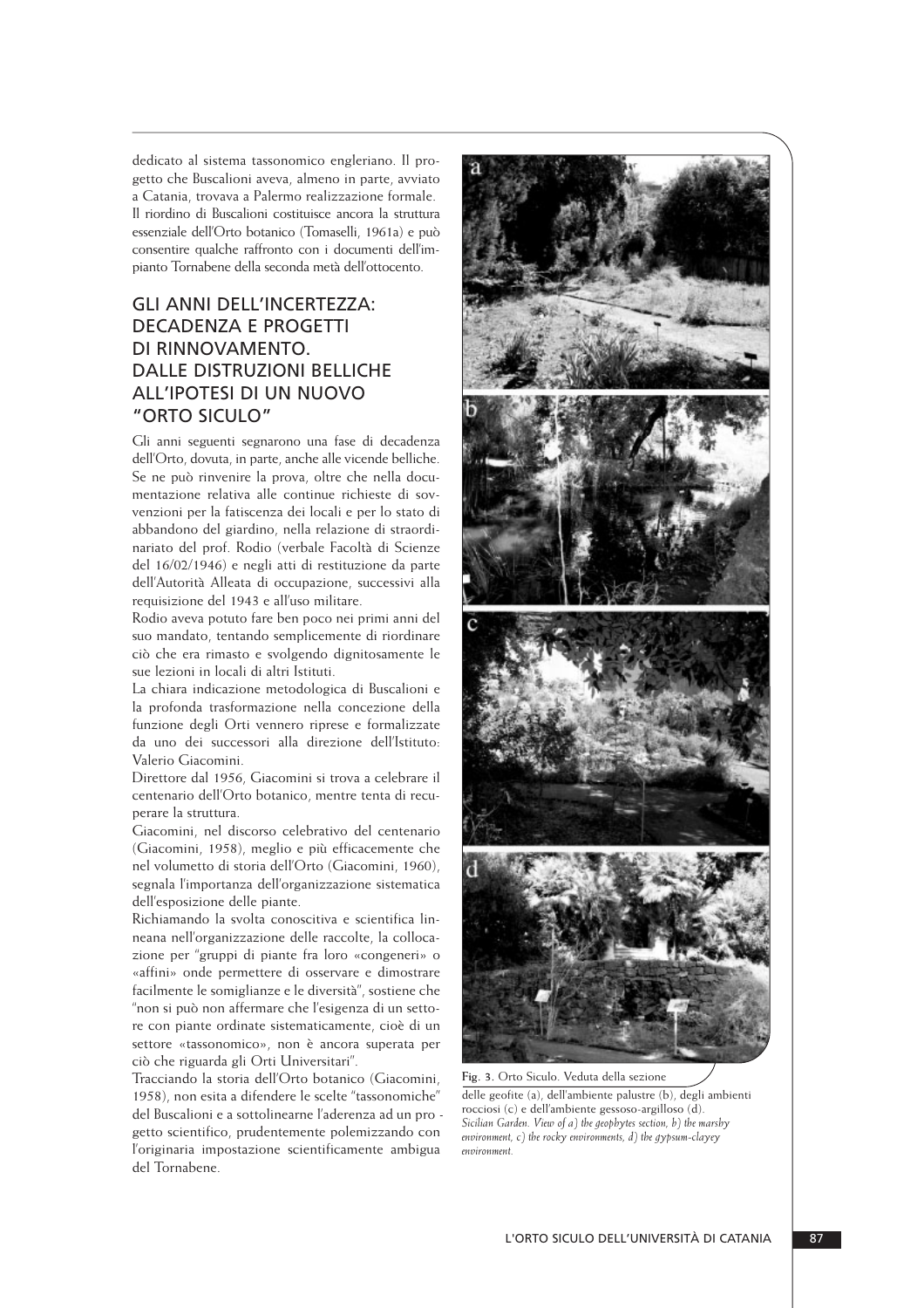Giacomini elenca, quindi, le possibili caratteristiche di un Orto botanico: orto tassonomico, orto biologico, orto geobotanico (o fitosociologico), orto officinale, orto economico. Non dimentica di segnalare come funzione autonoma e trasversale quella "educativa", rivolta alla cittadinanza e non solo agli studiosi. Alla fine, non può fare a meno di registrare la difficoltà strutturale dell'Orto botanico catanese che ne impedisce l'ordinato sviluppo in una qualunque delle direzioni individuate. Le scelte della fondazione sono ormai definitivamente superate, l' "amabilis scientia" ha consolidato il proprio statuto epistemologico. Le funzioni economico-industriali e officinali sono state, anche accademicamente, scorporate e attribuite ad ambiti istituzionali diversi, le stesse ragioni originarie dell'istituzione dell'Orto siculo appaiono superate (oltre ad essersi esaurita la fonte ereditaria).

Nell'incertezza di orientamento, propone di valorizzare l'esposizione di piante mediterranee, di curarne gli scambi, di sfoltire collezioni vive che "non si affollino come ora deformandosi, rendendosi inaccessibili ad ogni scopo didattico".

Indica l'opportunità di trasferire in altra sede l'Orto siculo e avanza una proposta di cessione della sede storica dello stesso.

Il verbale del Consiglio d'Amministrazione dell'Università della seduta del 15 maggio del 1958 registra l'autorizzazione al Rettore a vendere la parte del giardino denominata "Orto siculo, sita ai margini me ridionali di esso della estensione di circa mq 4.500, priva di importanti culture e insuscettibile di racco glierne, mentre invece è assai pregiata ai fini edilizi.

Con il ricavato della vendita di tale parte del vecchio Orto, che si presume in circa 300 milioni, si potrebbe acquistare un'area molto vasta attigua alla maggior area che l'Università intende acquistare per la costruzione dei nuovi Istituti della Facoltà di Scienze, nella quale, secondo il piano predisposto dal titolare della cattedra di Botanica prof. Valerio Giacomini si introdurranno nuove piante, avendo cura di specializzare le culture ricavando piante che crescano facilmente nel clima di Catania, caratterizzato da alte temperature e da siccità eccessiva".

L'impegno dello stesso Giacomini è testimoniato dalla relazione di straordinariato approvata dal Consiglio della Facoltà di Scienze il 12 marzo 1959, in cui si legge:

"Appena giunto nella nostra Sede con ammirevole alacrità iniziò ricerche intese a continuare e ampliare gli impegnativi ed importanti programmi scientifici, già altrove felicemente svolti e si consacrò subito con vero entusiasmo e piena efficacia all'attività di dattica, nonostante la difficile situazione che presentava l'Istituto e Orto Botanico di Catania, logoro e cadente in tutte le sue strutture, sia perché rappresenta il più antico stabilimento di questa sede, sia perché gli eventi bellici avevano inciso fortemente

*the war had severely affected its integrity and its equipment, and finally because it was attacked by humidity and by termites, to the point of making some rooms uninhabitable and causing collapses. In that regard, this Council cannot abstain from pointing out that the limited scope of the provisions, carried out before and after the arrival of the new head, also depends on the planned transfer of the Institute and the Botanical Garden to a new site, a complex problem as can easily be understood."*

*Giacomini was succeeded by Tomaselli, and the new director immediately showed a particular interest in the Sicilian Garden (Tomaselli, 1961a; 1961b). He confirmed Giacomini's orientation and declared that the plants of that section were already prepared to be transferred to the (hypothetical) new site in Via Passo Gravina, in the area of the new university buildings of S. Sofia. However, this project was never realized. Tomaselli's considerations (1961a) are not irrelevant. He stated that "the present General Garden (is) reduced merely to an Exotic Garden" and that the "entities of the Sicilian Garden (have been) moved from the old site and temporarily conserved in a strip of land overlooking the present Institute". He believed that "it is best, under all points of view, to restore and care for the specialized garden in Catania dedicated to Sicilian entities which already has particular importance in national and international circles, that is the already mentioned 'Sicilian Garden', of which the entities had been increased, taking as a guide among others the known manuscripts left by the lamented Francesco D'Urso, who under the direction of Prof. L. Buscalioni (1906-1923), had ordered the original collection of Tornabene". Tomaselli's specific interest emerges with extreme clarity: he pushed for a Taxonomic Garden, according to Buscalioni's indications, distinguished by the specificity of the territorial reference.*

*The Faculty was also full of praise for Tomaselli for his work in recovering the ancient structure of the Garden and for the strong commitment in planning new initiatives. In fact, we read in the minutes of the Council of the Faculty of Sciences of 20/01/1964:*

*"Prof. Tomaselli has collaborated with [...] enthusiasm and competence in the planning for the construction of the new Institute of Botany and for the systemization of the new Botanical Garden now being prepared."*

#### *THE SICILIAN GARDEN TODAY*

*The years following Tomaselli's declarations did not see significant initiatives for the Sicilian Garden, which was sometimes used for experiments and collateral initiatives. Only a few tree species and some traces of the sectors marked with lava stones remained from the original set-up. Since neither the sale of the land nor the transfer of the Sicilian Garden to another site came to pass, an attempt to put it in order was made in the mid-1960s. This is shown by the requests for contributions "for the reconstruction of the collection of Sicilian spontaneous plants (Sicilian Garden) for educational necessities" (minutes of the Administrative Council of 10/12/1965); the same request was made again (almost with the same words) in the sessions of 09/01/1967 and 12/01/1968. The contributions were always granted, but, perhaps on account of the small sums involved, it*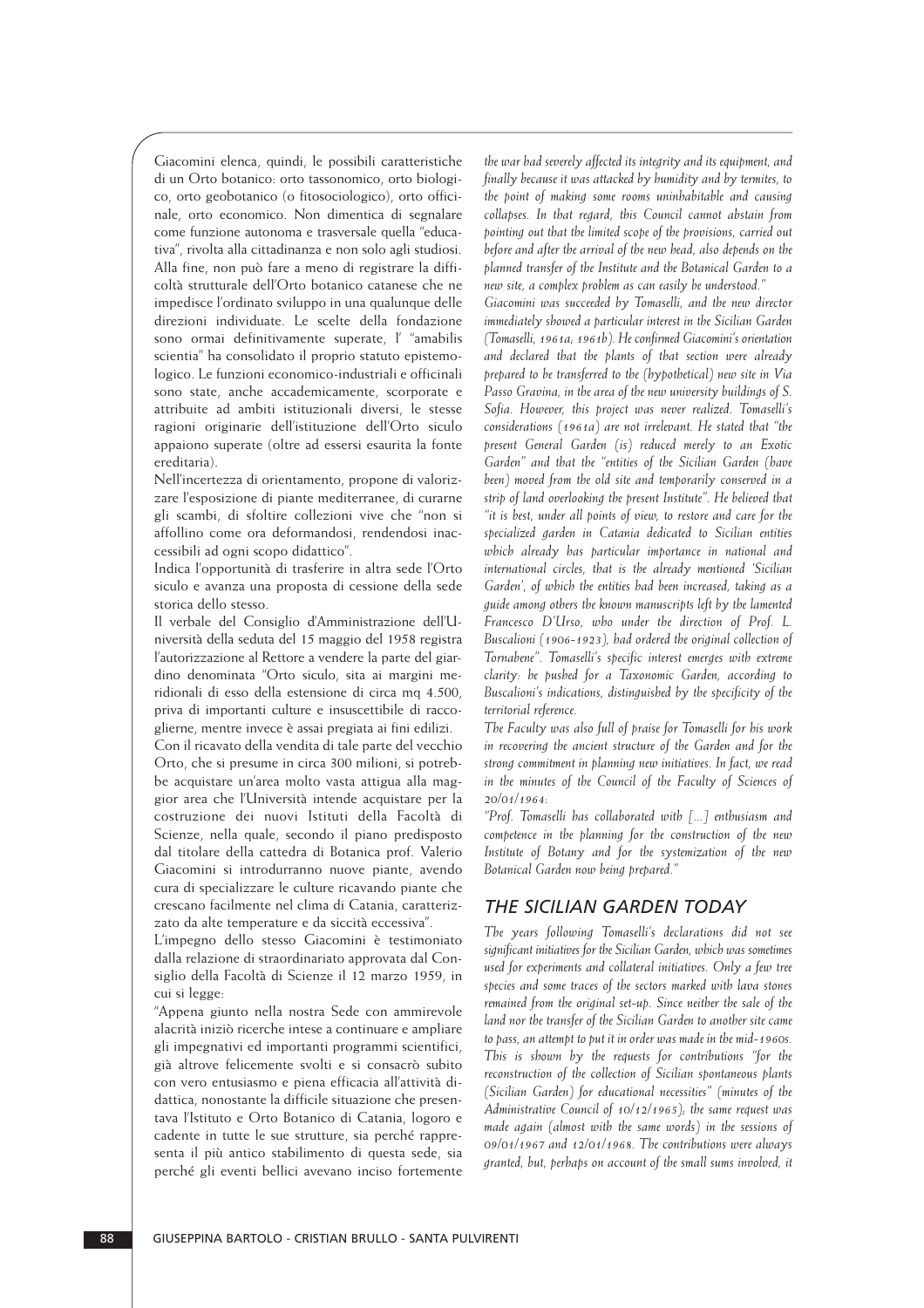sulla sua integrità e sulle sue attrezzature, sia infine perché attaccato dall'umidità e dalle termiti, al punto da rendere inabitabile qualche vano e provocare dei crolli. A tal riguardo questo Consiglio non può aste nersi dal far presente che la limitatezza dei provvedi menti, attuati prima e dopo l'arrivo del nuovo titolare, dipende anche dal progettato trasferimento dell'Istituto e dell'Orto Botanico in una nuova sede, problema complesso com'è ovvio intendere".

A Giacomini succede Tomaselli.

Il nuovo direttore manifesta immediatamente un particolare interesse per l'Orto siculo (Tomaselli, 1961a; 1961b). Conferma l'orientamento del Giacomini e dichiara che le piante di quella sezione sono già preparate per essere trasferite nella nuova (ipotetica) sede di via Passo Gravina, nell'area dei nuovi insedia menti universitari di S. Sofia. Il progetto non si rea lizzerà.

Le considerazioni del Tomaselli (1961a) non sono irrilevanti. Afferma che "l'Orto Generale attuale (è) ridotto solo ad Orto Esotico", che le "entità dell'Orto Siculo (sono state) spostate dalla vecchia sede e temporaneamente conservate in una striscia di terra prospiciente l'Istituto attuale". Ritiene "sia meglio, sotto tutti i punti di vista, ripristinare e curare, in Catania, l'orto specializzato dedicato alle entità siciliane e che già riveste una particolare importanza in campo nazionale e internazionale, cioè il già citato «Orto Siculo», del quale erano state aumentate le entità, "prendendo come guida tra l'altro anche le note manoscritte lasciate dal compianto Francesco D'Urso, che sotto la direzione del prof. L. Buscalioni (1906- 1923), aveva ordinato la collezione originale del Tornabene"*.* Lo specifico interesse del Tomaselli emerge con estrema chiarezza: si punta ad un Orto tassonomico, secondo le indicazioni del Buscalioni, qualificato dalla specificità del riferimento territoriale.

Anche per Tomaselli la Facoltà è generosa di elogi per il lavoro volto al recupero dell'antica struttura dell'Orto e per l'impegno profuso nella progettazione di nuove iniziative. Infatti nel verbale del Con siglio della Facoltà di Scienze del 20/01/1964 si legge:

"Il prof. Tomaselli ha collaborato con […] entusiasmo e competenza alla progettazione per la costruzione del nuovo Istituto di Botanica e per la sistemazione del nuovo Orto Botanico ora in via di approntamento".

### L'ORTO SICULO, OGGI

Gli anni che vengono dopo le dichiarazioni di Tomaselli non registrano significative iniziative per l'Orto Siculo, talvolta utilizzato per sperimentazioni e iniziative collaterali. Dell'impianto originario sopravvivono solo alcune specie arboree e qualche traccia dei settori segnati con pietra lavica.

Dato che non sono state realizzate né la vendita né

*was necessary to wait until more recent times for the renewal of the Sicilian Garden, with a scientific set-up radically different from the original one.*

*On the occasion of the 150th anniversary of the Botanical Garden, a special project of the Agriculture and Forestry Office of the Sicilian Region (P.O.R. Sicilia 2000-2006 Misura 1.12) funded by the European Union and managed by the Regional Forestry Agency allowed the reorganization of the Sicilian Garden according to modern bio-ecological criteria. The beds were eliminated, although the older and more stately trees were left in place, e.g.* Chamaerops humilis *L.*, Quercus ilex *L.*, Ceratonia siliqua *L.*, Pinus pinea *L.*., Populus alba *L.*, Ulmus canescens *Melville*, *etc. Some typical environments of the Sicilian landscape were reconstructed (fig. 4) and some of the most representative species of the Sicilian flora, including many endemisms, were planted. At present, the Sicilian Garden includes a section devoted to geophytes (fig. 5), a sandy shore environment, a marshy environment (fig. 6), a zone of Mediterranean maquis, rocky environments with calcareous cliffs and volcanic cliffs (fig. 7), a brackish marsh environment, a gypsum rock environment, a ravine environment and a thermophilic wood. Each sector is delimited by lines of lava stones, like the original beds, and is provided with a dual explanation, in English and in Italian, illustrating the main characteristics of the natural environment represented. With this new arrangement, the visitors can appreciate Sicily's extraordinary plant biodiversity and they can have information on the plants in relation to their ecology and to the habitat occupied in the wild. In addition to fairly common and widespread Sicilian species, it is possible to observe many plants that are rare in the wild. Hence, the Sicilian Garden fulfils one of the most typical functions of botanical gardens, namely the* ex situ *conservation of plant species at risk of extinction.*

#### *ACKNOWLEDGEMENTS*

*The authors are very grateful to the Director and the staff of the Historical Archive of the University of Catania for their kind assistance during the documentary research.*

#### *NOTE*

*Sections 1, 2, 3, 4 are by Santa Pulvirenti; sections 5 and 6 are by Cristian Brullo; section 7 is by Giuseppina Bartolo. All the authors agree on the theoretical framework, methodology and results of the present paper.*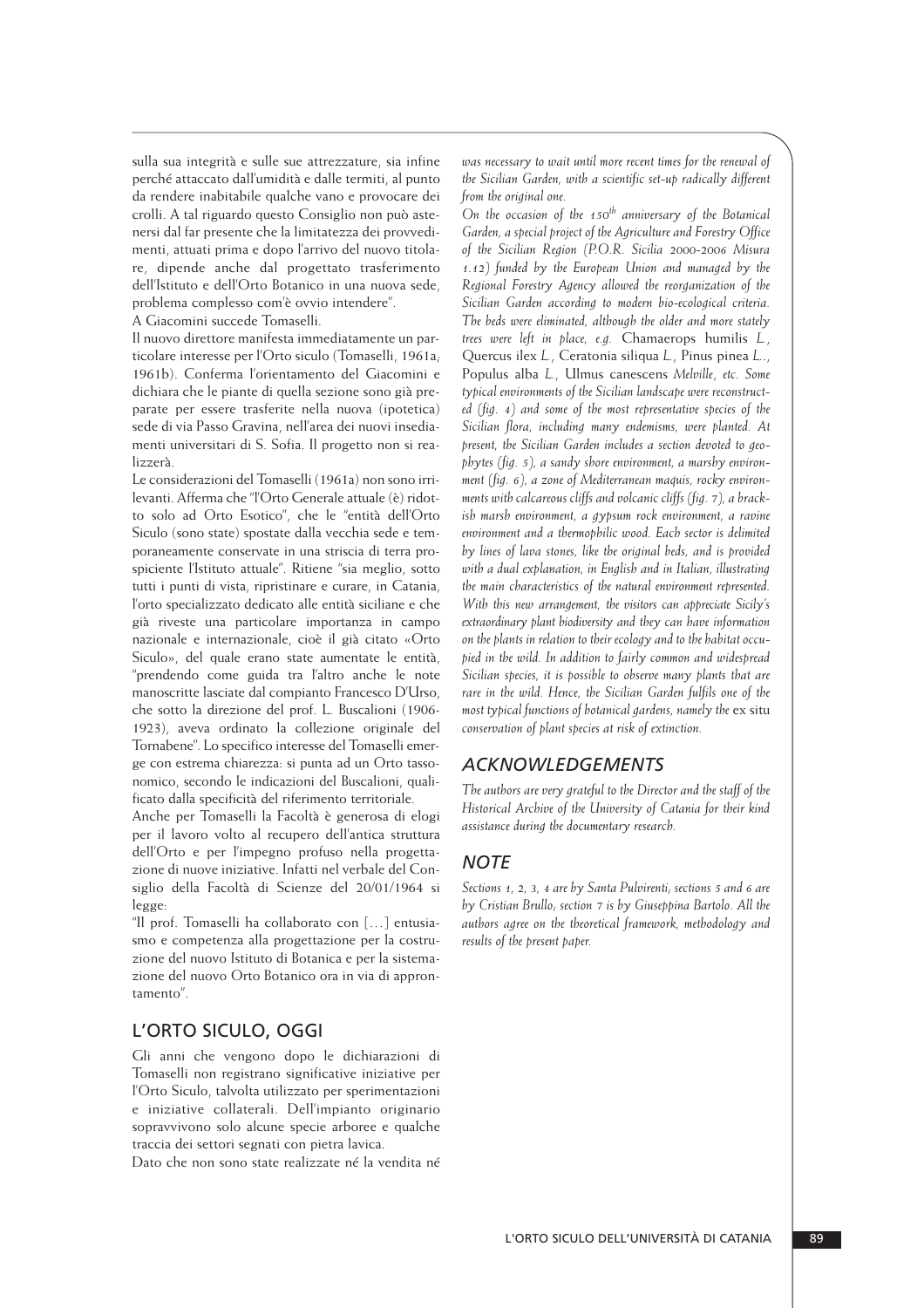lo spostamento in altra sede dell'Orto Siculo, a metà degli anni '60 si è tentato di sistemarlo, come testimoniano le richieste di contributi "per la ricostruzione della raccolta di piante spontanee siciliane (Orto Siculo) per necessità didattiche", (verbale del Consiglio di Amministrazione del 10/12/1965); la stessa richiesta risulta essere stata ripresentata (quasi con le stesse parole) nelle sedute del 09/01/1967 e del 12/01/1968. I contributi sono sempre stati concessi, ma, forse anche per l'esiguità delle somme, bisogna aspettare gli anni più recenti per assistere al rinnovamento dell'Orto siculo, con un impianto scientifico radicalmente diverso da quello originario.

In occasione del centocinquantesimo anniversario dell'Orto Botanico, un progetto speciale dell'Assessorato Agricoltura e Foreste della Regione Siciliana (P.O.R. Sicilia 2000 - 2006 Misura1.12), finanziato dall'Unione Europea e curato dall'Azienda Regionale delle Foreste ha permesso di riorganizzare l'Orto Siculo secondo moderni criteri bioecologici. Sono state eliminate le aiuole, pur lasciando al loro posto gli alberi più vecchi e maestosi, come per esempio *Chamaerops humilis* L., *Quercus ilex* L., *Ceratonia siliqua* L., *Pinus pinea* L., *Populus alba* L., *Ulmus canescens* Melville, ecc.

Sono stati ricostruiti alcuni ambienti tipici del paesaggio siciliano (fig. 2), con la messa a dimora di specie fra le più rappresentative della flora sicula, tra cui numerosi endemismi.

Attualmente nell'Orto Siculo è possibile osservare una sezione dedicata alle geofite (fig. 3a), l'ambiente dei litorali sabbiosi, l'ambiente palustre (fig. 3b), la zona della macchia mediterranea, gli ambienti rocciosi con rupi calcaree e rupi vulcaniche (fig. 3c), l'ambiente dei pantani salmastri, l'ambiente dei gessi (fig. 3d), l'ambiente dei calanchi ed, infine, ed il bosco termofilo.

Ogni settore è delimitato da cordoni di pietra lavica, come le aiuole della struttura originaria, ed è corredato da una doppia didascalia, in inglese ed in italiano, che illustra le principali caratteristiche dell'ambiente naturale rappresentato. Con questo nuovo assetto i visitatori, oltre ad apprezzare la straordinaria biodiversità vegetale del territorio siciliano, possono avere informazioni sulle piante in relazione alla loro ecologia e all'habitat occupato in natura.

Oltre a specie abbastanza comuni e diffuse nel territorio, è possibile osservare anche molte piante divenute ormai rare in natura. Nell'Orto Siculo viene in tal modo svolta una delle più tipiche funzioni degli Orti Botanici e cioè la conservazione *ex situ* delle specie vegetali a rischio di estinzione.

#### RINGRAZIAMENTI

Gli Autori ringraziano sentitamente il Direttore e i Funzionari dell'Archivio storico dell'Università di Catania per la cortese assistenza nel corso delle ricerche documentali.

#### **NOTA**

I paragrafi 1, 2, 3, 4 vanno attribuiti a Santa Pulvirenti; i paragrafi 5 e 6 vanno attribuiti a Cristian Brullo; il paragrafo 7 va attribuito a Giuseppina Bartolo. Tutti gli autori condividono l'impianto teorico, la metodologia ed i risultati del presente saggio.

### BIBLIOGRAFIA / *REFERENCES*

BUSCAGLIONI L., 1922. Frammenti di Storia Botanica contemporanea italiana. *Malpighia, 29(7/8)*: 367-374; 459-467.

BUSCAGLIONI L., MUSCATELLO G., 1913. Studio anatomo-biologico sul gen. *Saurauia* Willd. con speciale riguardo alle specie americane. *Malpighia, 26*: 49-56; 261-280; 321-328; 421-452.

GIACOMINI V., 1958. Gli Orti Botanici nella tradizione e sulla via del moderno sapere scientifico. *Bollettino Accademia Gioenia Scienze Naturali, 4(serie 4)*: 127-141.

GIACOMINI V., 1960. Un secolo di vita scientifica dell'Orto Botanico dell'Università di Catania (1858- 1958). *Bollettino Istituto Botanico Università di Catania, 2(serie 2).* Catania, 56 pp.

STATUTO ORGANICO DELLA PIA FONDAZIONE CAN. MARIO COLTRARO, 1900. *Tipografia Sicula di Monaco e Mollica.* Catania, 10 pp.

TOMASELLI R., 1961a. Lo stato attuale dell'Orto Siculo di Catania. *Archivio Botanico e Biogeografico Italiano XXXVII, 4 ser.VI (4)*: 258-265.

TOMASELLI R., 1961b. Il programma per la nuova sistemazione dell'Orto Botanico dell'Università di Catania con particolare riguardo all'Orto Siculo. *Bollettino Istituto Botanico Università di Catania, 2(serie 3)*: 98-110.

TORNABENE F., 1845. Lettera "Al Signor Presidente presso la Commissione Suprema di Pubblica Istruzione ed Educazione in Palermo", del 26 settembre 1845. In Giacomini V. 1960. Un secolo di vita scientifica dell'Orto Botanico dell'Università di Catania (1858-1958). *Bollettino Istituto Botanico Università di Catania, 2(serie 2):* 43-46.

TORNABENE F., 1847. *Quadro storico della botanica in Sicilia. Prolusione all'anno accademico 1846-1847 della Regia dell'Università degli studi di Catania.* Tipografia del R. Ospizio di beneficenza. Catania.

TORNABENE F., 1881. *Origine e diffusione dei vegetali sul globo. Annuario della Regia Università degli studi di Catania A.A. 1881-1882.* Tipografia Galatola. Catania.

TORNABENE F., 1887a. *Flora Sicula.* Tipografia Galati. Catania, 687 pp.

TORNABENE F., 1887b. *Hortus Botanicus Regiae Universitatis Studiorum Catinae.* Tipografia Galati. Catania, 261 pp.